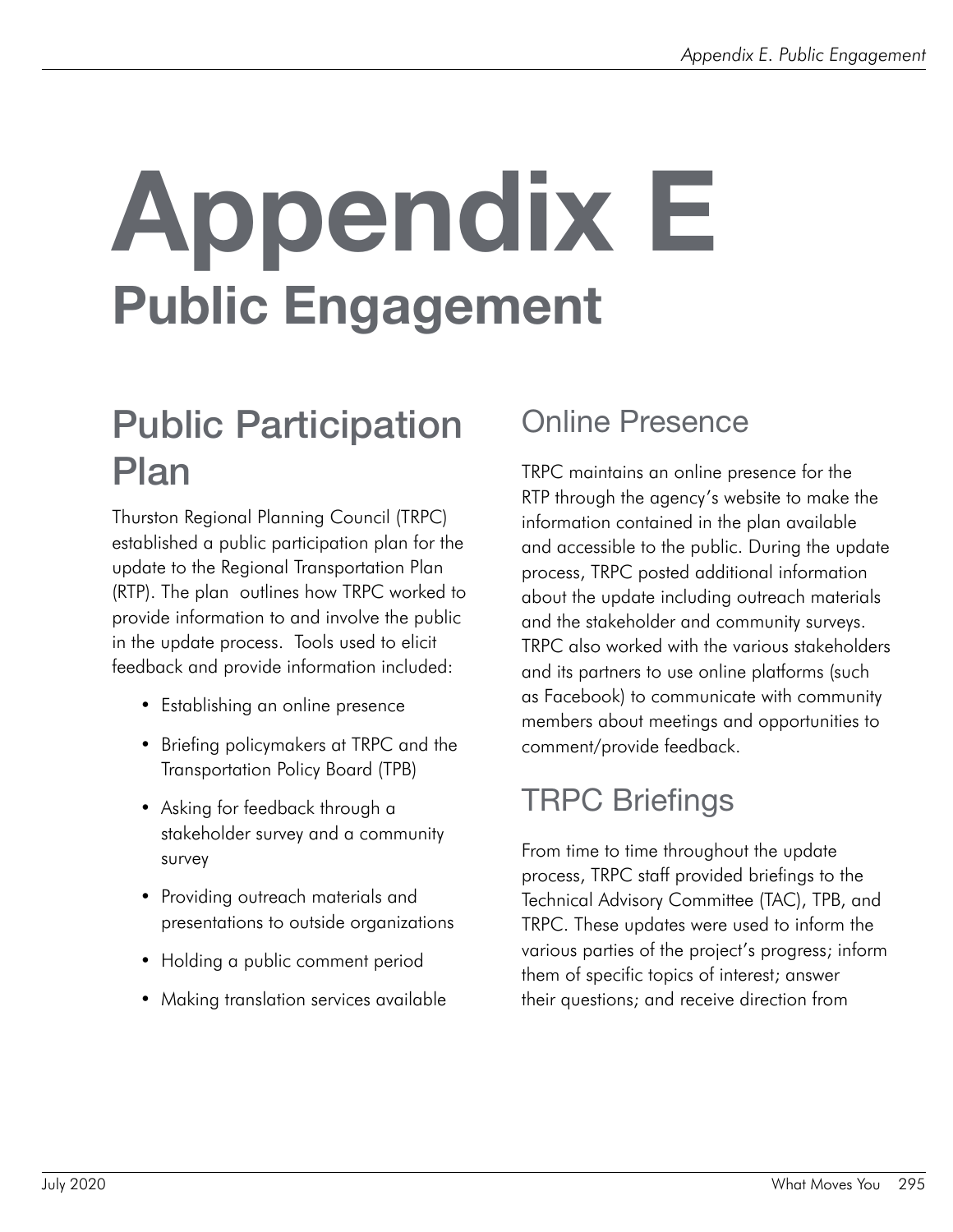policymakers. Each meeting was open to the public and provided an opportunity to learn more about the RTP.

### Stakeholder Survey

A stakeholder survey was conducted to identify topics related to the RTP that are of most interest to the various partners in our region and the best way to provide information on such topics. Community partners included elected and appointed officials, the disability community, environmental groups, school districts and education providers, chambers of commerce, veterans, and groups representing/advocating for minorities.

Stakeholders were most interested the following topics:

- Transportation and climate change
- High capacity transit options
- Biking and walking
- Population and demographics
- Equity
- Public transportation
- Transportation funding
- Transportation technology
- TRPC's legislative priorities

Developing one-page summaries with graphics and presentations were the most common ways people wanted the information provided to them. For some, online interactive maps were also desirable. Based on this information, TRPC developed one-page summaries and an interactive map to give stakeholders and members of the public information targeted to their interests.

### Community Survey

TRPC administered a community survey online and asked about transportation technologies, priorities for transportation solutions, greenhouse gas emissions, and large-scale travel options. TRPC invited the public at large to participate in the survey through the project website, public presentations (14), email lists (800+ email addresses), and social media platforms (Facebook, Twitter). 1,408 people provided feedback through the survey. See the section on *Community Survey Results* in this appendix for more information.

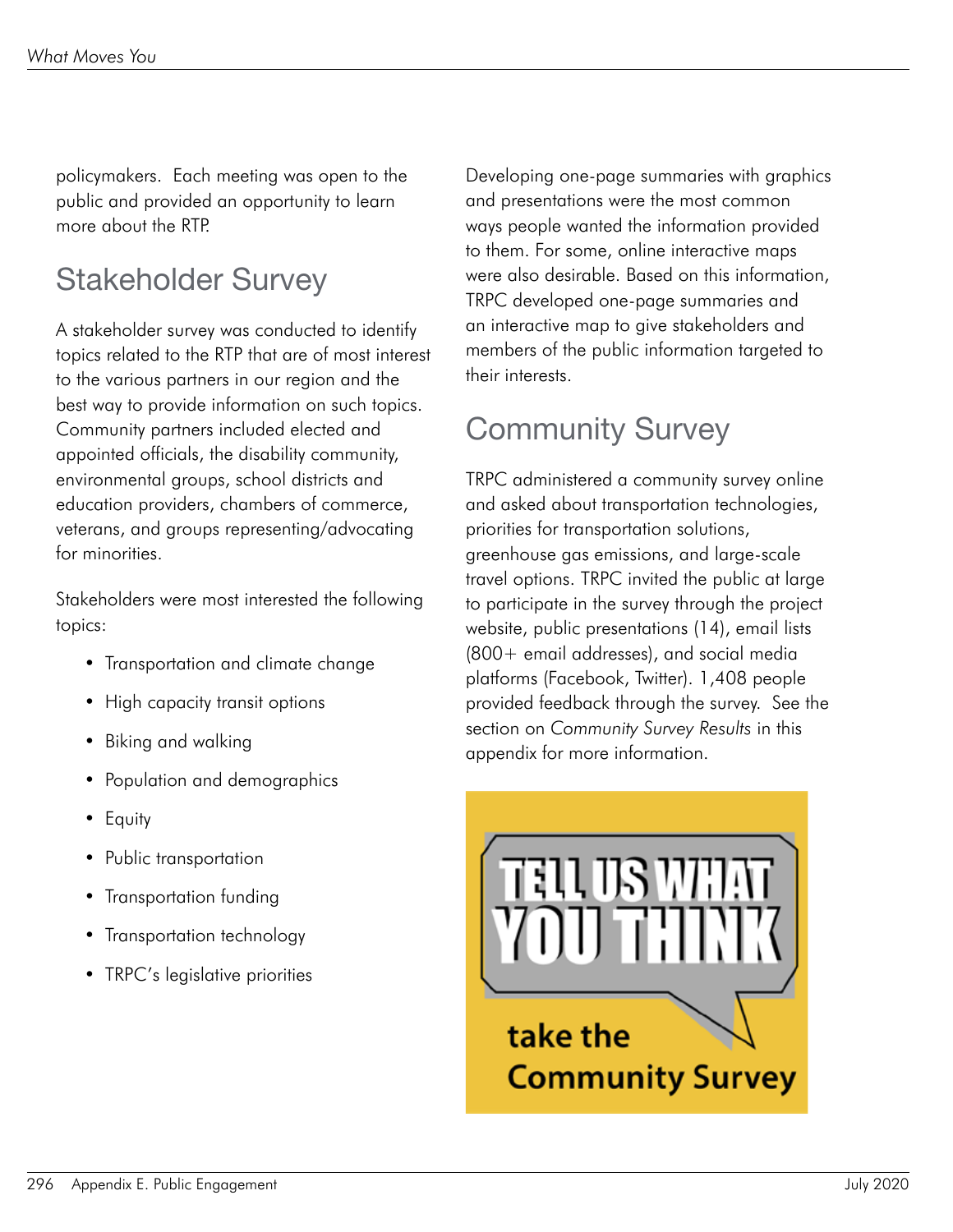### Outreach Materials and Presentations

One-Page Summaries. Based on the feedback received from the stakeholder survey, TRPC developed one-page summaries on population and demographics, transportation and climate change, transportation technology, biking and pedestrian facilities, equity, transportation funding, high capacity transit options, public transportation, and TRPC's legislative priorities. Information from the onepage summaries was posted on social media during the community survey as well as during the official public comment period. The information in these one-page summaries was also incorporated into Chapter 1. Introduction.

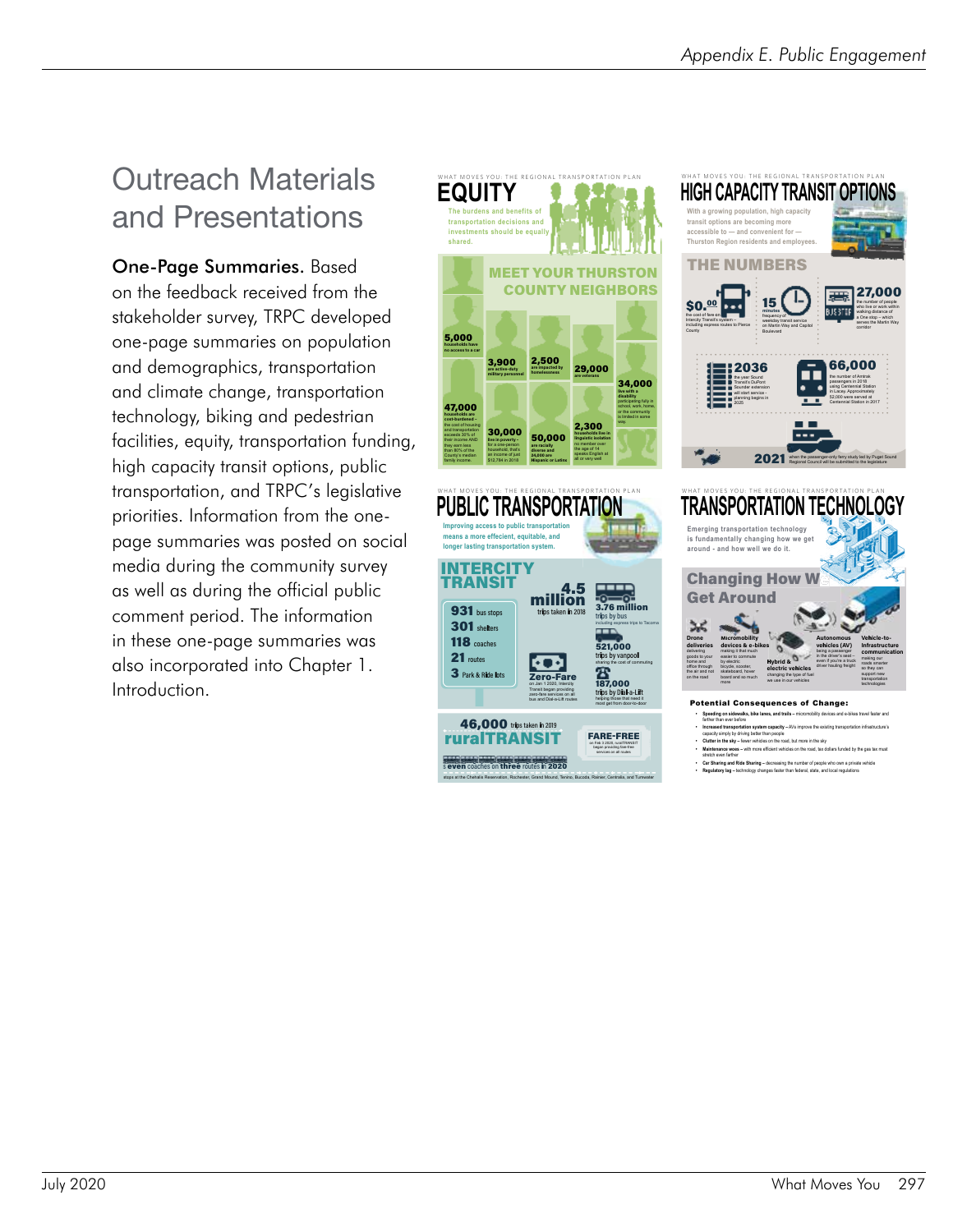

Online Project Map. TRPC developed an interactive online map for the regional projects detailed in Chapter 2, Recommendations and Appendix L, Regional Project List Detail.

Video. TRPC posted on its website and social media a video about the RTP. Information from the one-page summaries was used in the video's design.

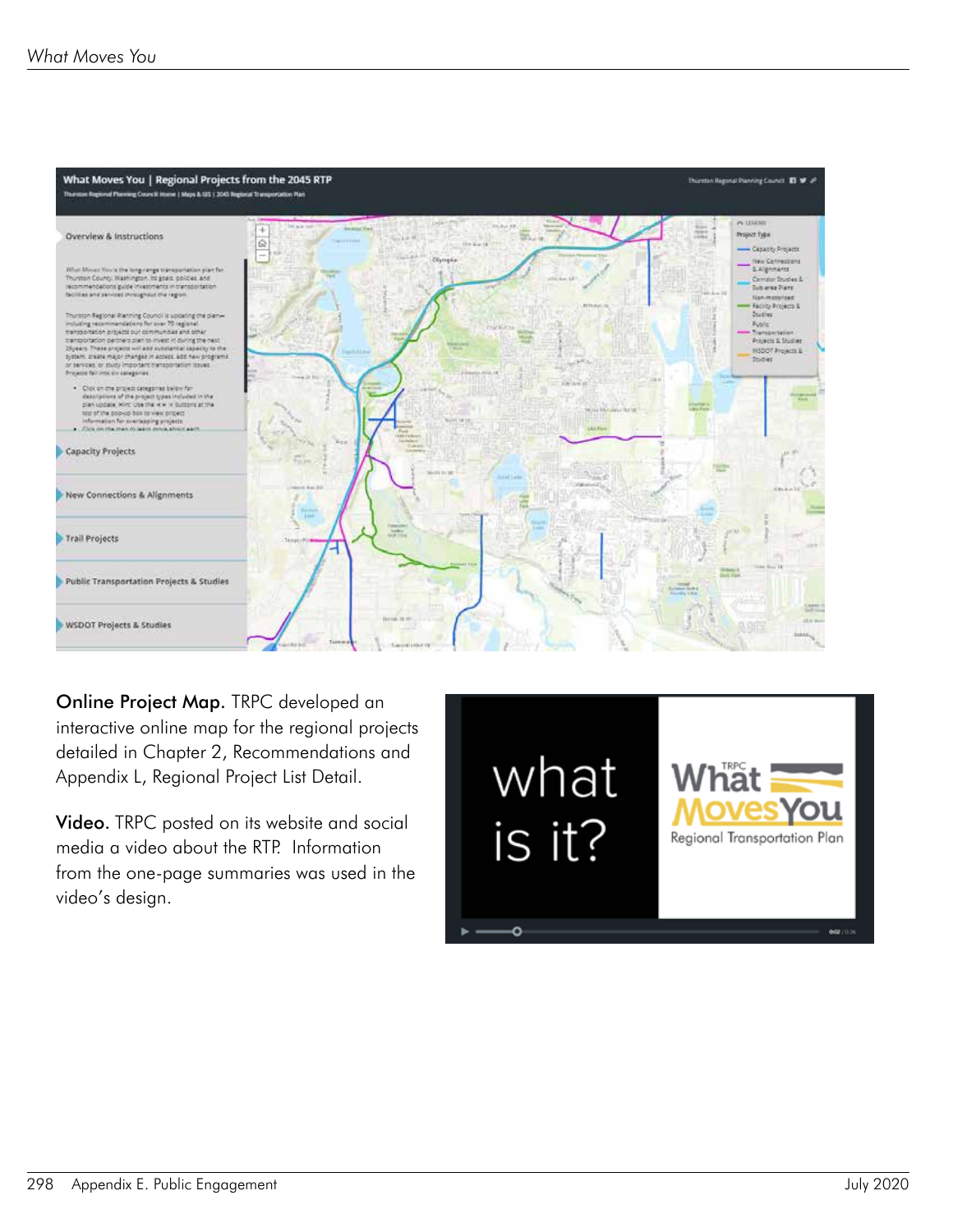

**Presentations.** In addition to the briefings delivered to the TAC, TPB, and TRPC, staff delivered 14 presentations between January 2020 and March 2020 to various organizations in the Thurston region including the local jurisdictions, Timberland Regional Library, school districts, and other special purpose districts, among others. Each presentation provided a brief overview of the RTP and an invitation to participate in the Community Survey.

### Translation Services

TRPC's website is Google Translate-enabled. Consistent with the agency-wide Public Participation Plan, the project team, upon request and within a reasonable timeframe, made a reasonable effort to provide translation services at presentations and for documents.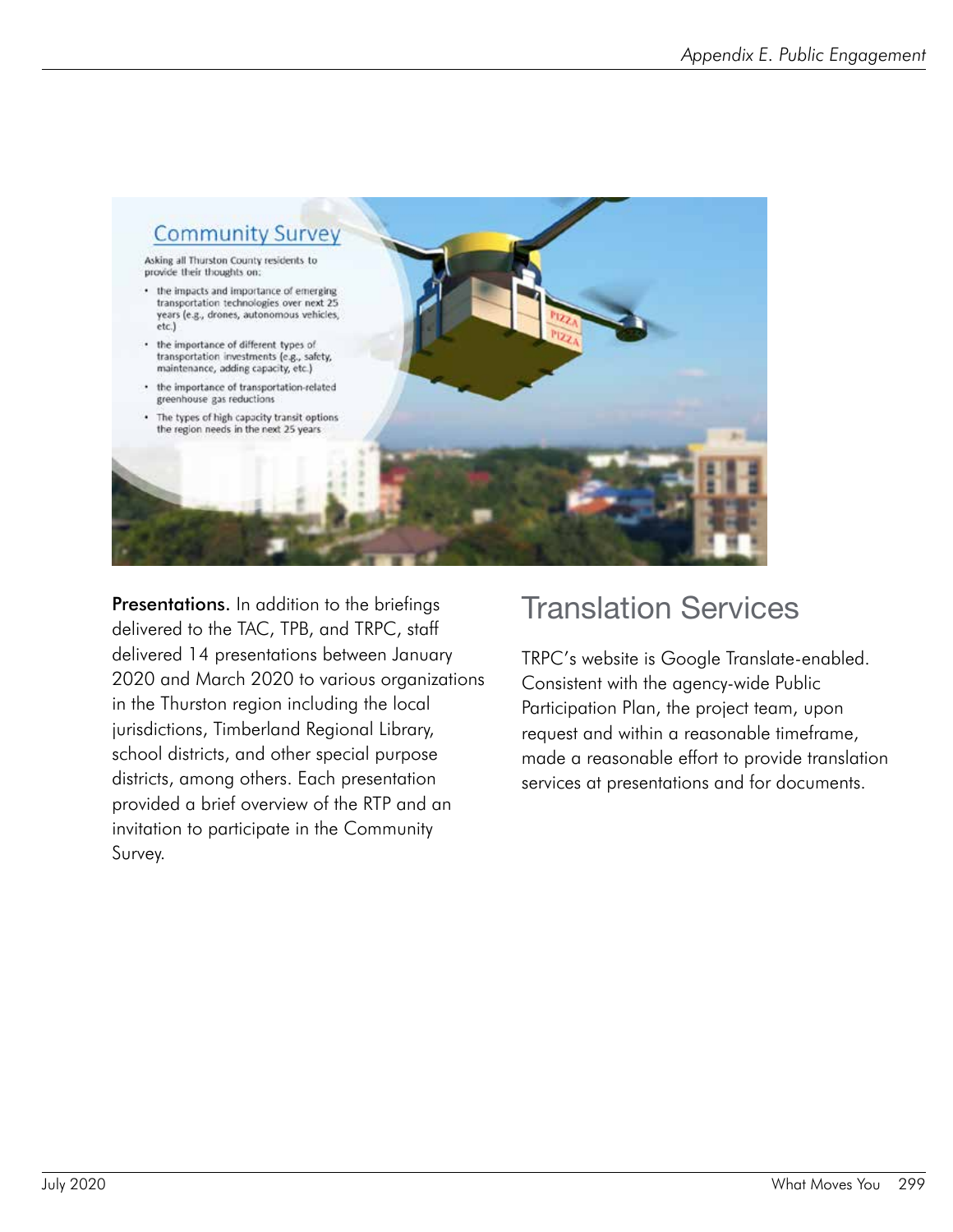# 2020 Community Survey Results



In 2020, TRPC widely distributed a community survey to ask about transportation technologies, priorities for transportation solutions, greenhouse gas emissions, and largescale travel options.

### Top 5 **Transportation Solutions**

### For Me...

- 1. Increase Local Transit Service
- 2. Address Environmental Concerns
- 3. Maintain/Preserve the Existing System
- 4. Invest in New Transportation Technologies
- 5. New Transportation Safety **Projects**

### For the Community...

- 1. Increase Local Transit Service
- 2. Maintain/Preserve the Existing System
- 3. New Transportation Safety **Projects**
- 4. New Accessibility Projects
- 5. Address Environmental Concerns

What kind of impact do you think these technologies will have on how you travel in the next 25 years?



How important are these technologies to you?

### Very Important…

- Alternative fuels for vehicles
- Carsharing and ridesharing
- Self-driving (autonomous) vehicles

### **Unimportant**

- Drone deliveries
- Self-driving (autonomous) vehicles
- Micromobility devices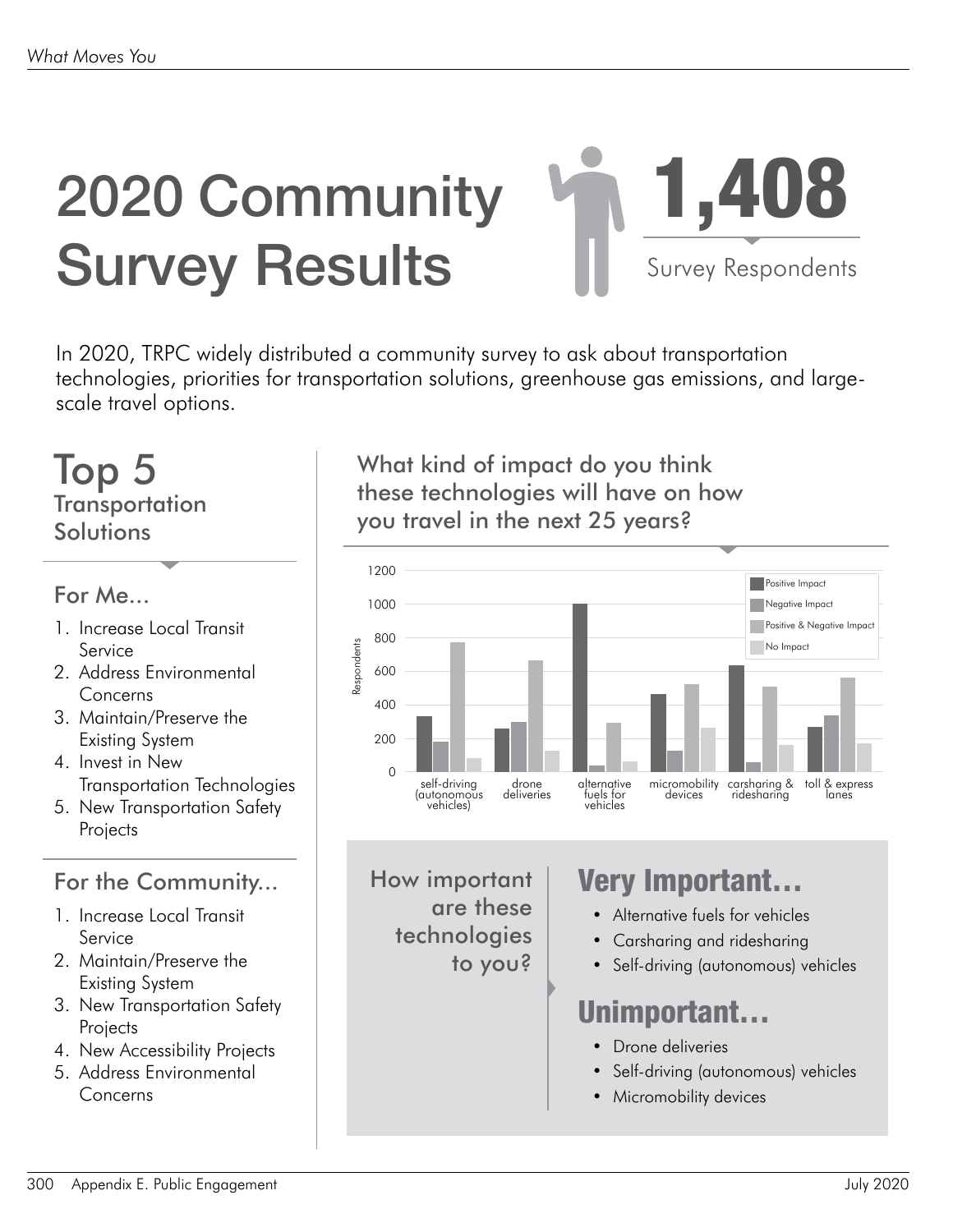What type of large-scale options do you feel the Thurston Region needs in the next 25 years?

## 79%

# 71%

Expanded passenger rail service between Olympia, Tacoma, and Seattle

High speed rail service between Portland, OR and Vancouver, BC

# 49% 42%

Expanded express bus service to Tacoma and Seattle

Expanded express bus service within Thurston County

# 41%

Passenger

Tacoma and Seattle

ferry service to Passenger air service from the Olympia Airport

33%

How important is it to you that the region's transportation strategies reduce greenhouse gas emissions?



### Who responded to the survey?



Ethnicity … nearly 9/10 were Caucasian

Live … 7/10 live in Lacey, Olympia or

### Household

Tumwater

Income … more than 4/5 earned \$50,000 or more annually

Age … 1/4 were 25-39 & 1/3 were 55-69

Gender … more than 1/2 were women



Ethnicity ...<br>
<1% Native<br>
other Pacific I<br>
1% Black or<br>
American<br>
2% American <1% Native Hawaiian or other Pacific Islander 1% Black or African American

- 2% American Indian or Alaska Native
- 4% Hispanic or Latino
- 5% Asian or Asian American
- 5% More than one race
- 87% White or Caucasian
- 2% Other

### Live…

70% in Lacey, Olympia, or Tumwater

18% in Bucoda, Rainier, Tenino, or another Thurston County location

13% outside Thurston County (including JBLM)

### Household Income …

 3% earned less than \$25,000 10% earned \$25,000- \$49,999

82% earned more than \$50,000

### Age…

 4% - 24 or younger 26% - 25-39 32% - 40-54 32% - 55-69 6% - over 70

### Gender…

58% female 41% male <2% other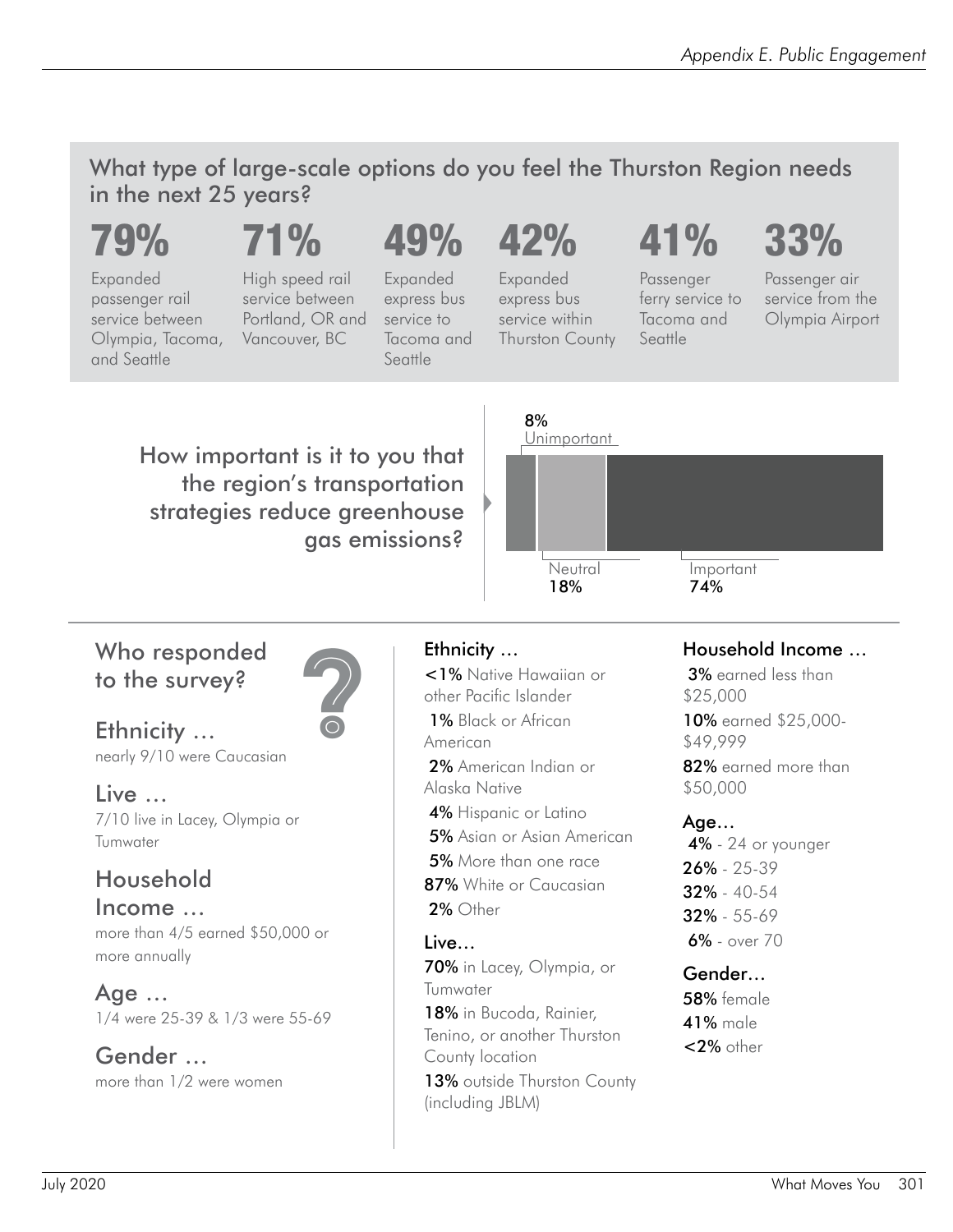# Public Comment

As part of the agency's public participation plan, TRPC is committed to providing a public comment period (at least 14 days) for the RTP before adoption. On April 3, 2020 TRPC authorized release of the draft plan for public comment pending a recommendation from the TPB on April 8, 2020. The TPB recommended TRPC release the draft plan for public comment. The public comment period extended from Friday, April 10, 2020 through Monday, May 11, 2020.

### Promotion during the Public Comment Period

Public comment on the draft RTP was sought in accordance with TRPC's Public Participation Plan.

The draft plan was advertised for public comment in The Olympian on April 10, 2020 and April 24, 2020. It was also advertised on TRPC's website, highlighted in the home page banner, and on the public notices page.

The public notice read:

### *NOTICE OF PUBLIC COMMENT PERIOD & SEPA THRESHOLD DETERMINATION*

*NOTICE IS HEREBY GIVEN that Thurston Regional Planning Council (TRPC) invites the public to comment on the draft What Moves You: 2045 Thurston Regional Transportation Plan (RTP). The plan identifies the regional long-range vision for development of the transportation system in Thurston County.* 

*As the State Environmental Policy Act (SEPA) Lead Agency, TRPC prepared an environmental checklist and issued a Determination of Non-Significance on April 10, 2020 concerning the draft RTP.* 

*Notice is also hereby given that TRPC invites the public to comment on a proposed amendment to and re-adoption of the 2020-2023 Regional Transportation Improvement Program (RTIP). The amendment updates the Annual Vehicle Miles Traveled Growth Rate in the Air Quality Conformity chapter of the RTIP to provide consistency between the RTP and the RTIP.* 

*The draft What Moves You: 2045 Thurston Regional Transportation Plan and the SEPA documentation is available free of charge online at www.trpc.org/rtp or by request to TRPC at 2424 Heritage Court SW, Suite A, Olympia, WA 98502. Written comments on the RTP update or the RTIP amendment and re-adoption may be submitted to TRPC by mail or by email to info@trpc.org. Comments must be received no later than 4:00 pm on Monday, May 11, 2020. TRPC plans to take final action on the adoption of the Regional Transportation Plan and the related amendment and re-adoption of the 2020-2023 RTIP on July 10, 2020.*

*If you need special accommodations to participate in this process, please call us at 360.956.7575 by 10:00 am on Wednesday, May 6, 2020 (three business days prior to close of public comment). Ask for the ADA Coordinator. For TDD users, please use the state's toll-free relay service, 711 and ask the operator to dial 360.956.7575.*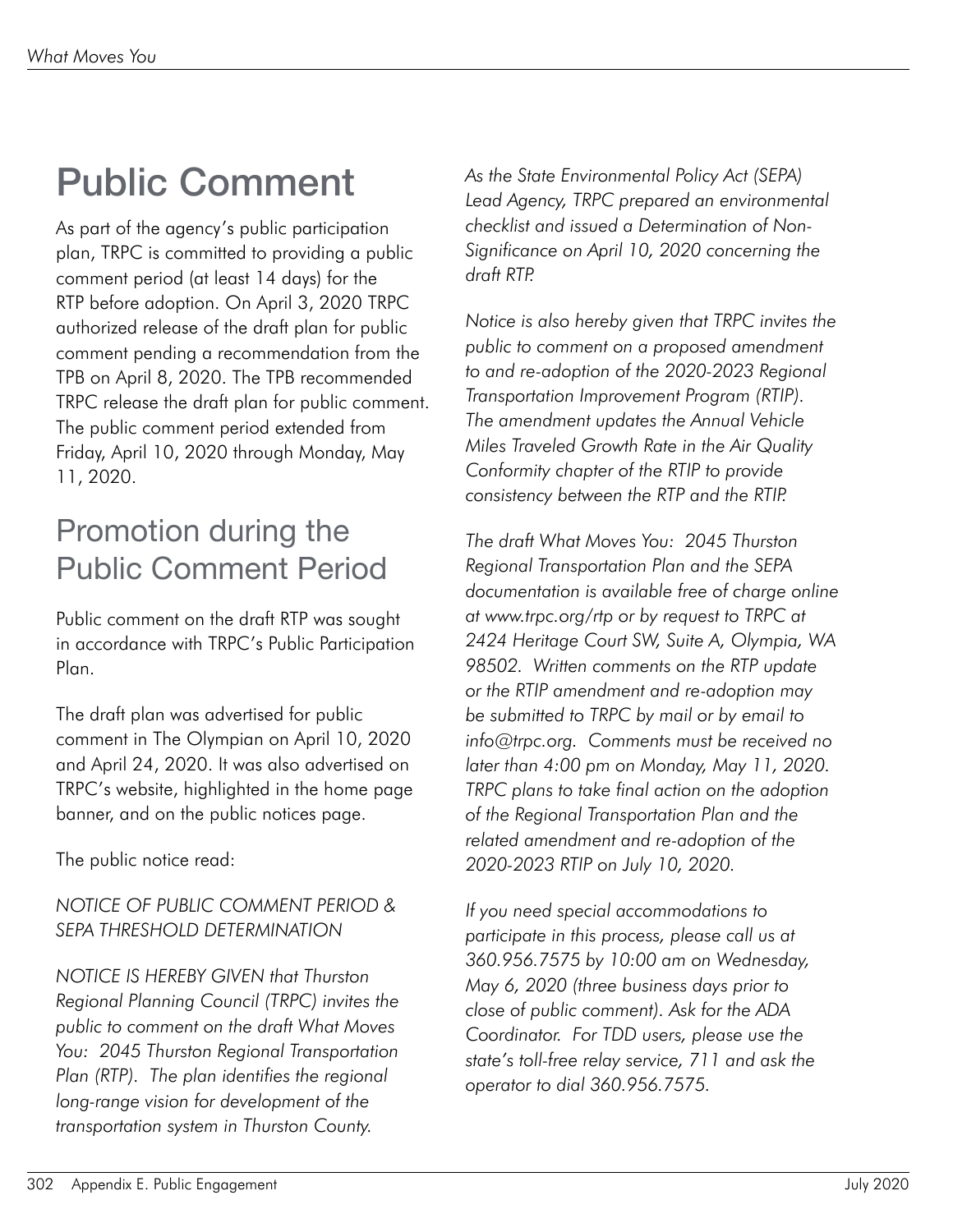### Regulatory Review during the Public Comment Period

TRPC requested review and guidance from:

- Federal Highway Administration (FHWA).
- Federal Transit Administration (FTA).
- Washington State Department of Transportation (WSDOT) Tribal and Regional Coordination Office.

These agencies are responsible for the ultimate federal and state approval of TRPC's long range transportation plan.

### Official Public Comment and Response

The TPB considered public comments and response during their June 2020 meeting. Staff prepared a table suggesting options for response. TPB finalized responses, directed staff regarding final changes to the draft RTP, and forwarded a recommendation to TRPC for RTP adoption.

The following table summarizes comments received during the public comment period as well as TRPC's response: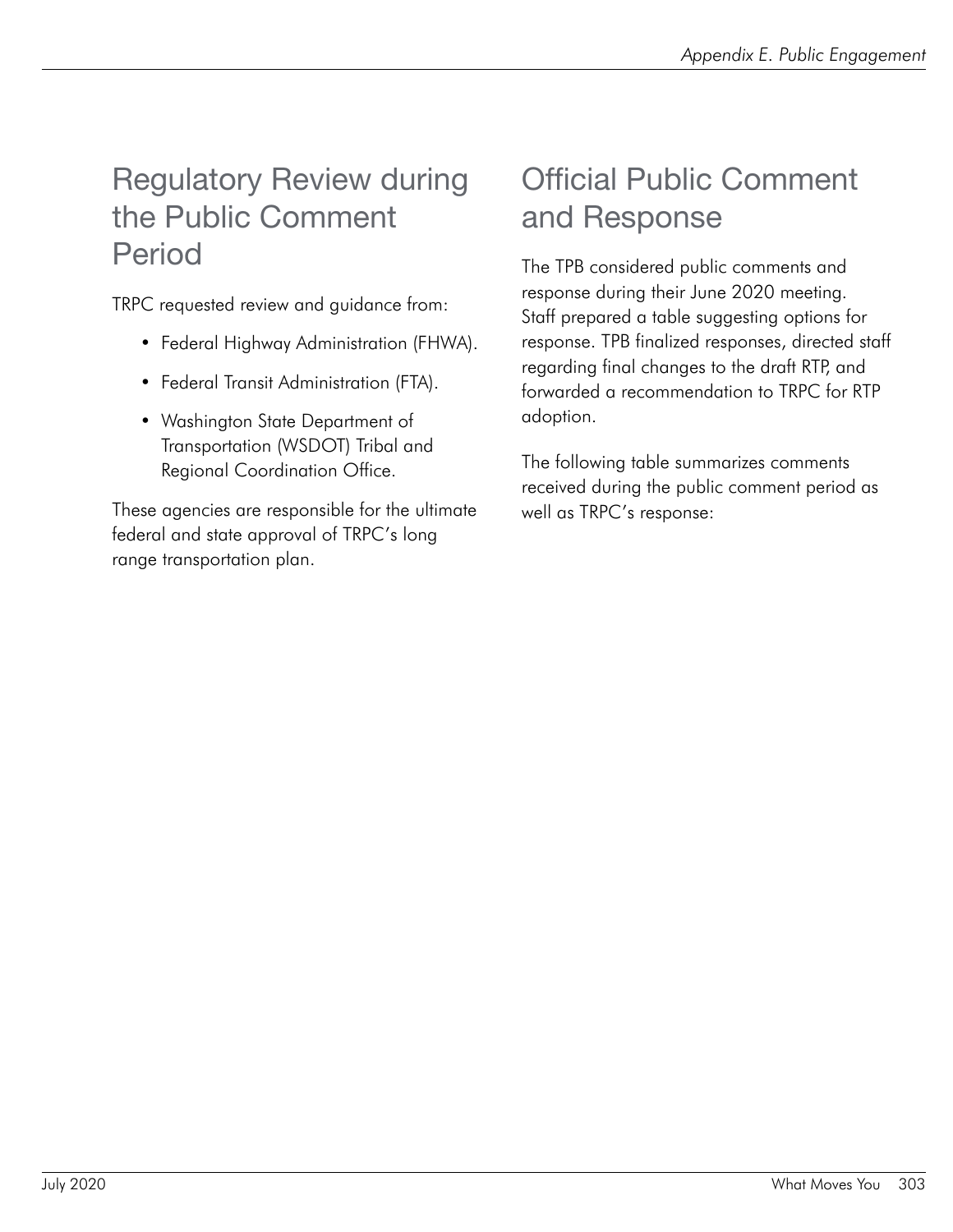| Comment | Name                              | Plan             | Comment                                                                                                                                                                                                                     | <b>Staff Response</b>                                                                                                                                                                                                                                                                                                                                                                                                                                                                                                                                                                                                                                                                                                                                                                                                                                 |
|---------|-----------------------------------|------------------|-----------------------------------------------------------------------------------------------------------------------------------------------------------------------------------------------------------------------------|-------------------------------------------------------------------------------------------------------------------------------------------------------------------------------------------------------------------------------------------------------------------------------------------------------------------------------------------------------------------------------------------------------------------------------------------------------------------------------------------------------------------------------------------------------------------------------------------------------------------------------------------------------------------------------------------------------------------------------------------------------------------------------------------------------------------------------------------------------|
| Type    |                                   | Area             |                                                                                                                                                                                                                             |                                                                                                                                                                                                                                                                                                                                                                                                                                                                                                                                                                                                                                                                                                                                                                                                                                                       |
| Agency  | <b>WSDOT</b><br>Olympic<br>Region | Ch. 2,<br>App. L | US 101 West Olympia Access, I thought<br>price tag was \$40 mil several years ago,<br>same for appendix L A21                                                                                                               | \$35 million was the cost provided by City<br>of Olympia                                                                                                                                                                                                                                                                                                                                                                                                                                                                                                                                                                                                                                                                                                                                                                                              |
| Agency  | <b>WSDOT</b><br>Olympic<br>Region | Ch. 3            | Policy 16.a space between Federal and<br>non-discrimination                                                                                                                                                                 | Typo corrected                                                                                                                                                                                                                                                                                                                                                                                                                                                                                                                                                                                                                                                                                                                                                                                                                                        |
| Agency  | <b>WSDOT</b><br>Olympic<br>Region | Ch. 3            | First word Ttravelers, drop one T                                                                                                                                                                                           | Typo corrected                                                                                                                                                                                                                                                                                                                                                                                                                                                                                                                                                                                                                                                                                                                                                                                                                                        |
| Agency  | <b>WSDOT</b><br>Olympic<br>Region | Ch. 3            | Goal 19 shouldn't one of the policies refer<br>to federal performance measures                                                                                                                                              | Council's direction for the update's<br>scope did not call for changing the<br>goals and policies of the plan. Appendix<br>I addresses federal performance<br>measures.                                                                                                                                                                                                                                                                                                                                                                                                                                                                                                                                                                                                                                                                               |
| Agency  | <b>WSDOT</b><br>Olympic<br>Region | Ch. 4            | Says in the Tumwater to Mounts Rd Study<br>we modeled nine scenerios. We modeled<br>ten.                                                                                                                                    | Changed to ten.                                                                                                                                                                                                                                                                                                                                                                                                                                                                                                                                                                                                                                                                                                                                                                                                                                       |
| Agency  | <b>WSDOT</b><br>Olympic<br>Region | Ch. 6            | In general should you note in the Financial<br>section that the effects of COVID 19 are<br>unknown on the budget. WSDOT is having<br>a hiring freeze because of the lost gas tax<br>revenue due to the Stay Safe Stay Home. | Added the following call-out box to pg.<br>185:<br>COVID-19 Pandemic and the RTP<br>In response to the outbreak of the<br>COVID-19 pandemic, Governor Inslee<br>issued a series of proclamations and<br>declarations aimed at reducing the<br>spread of the virus in Washington State,<br>including requiring all non-essential<br>workers stay home and stay healthy.<br>As a result, significant changes in how/<br>whether people travel in the Thurston<br>Region occurred. This also has impacted<br>transportation funding. The data<br>and statistics used in this plan were<br>developed prior to the outbreak, and<br>the transportation model and financial<br>forecast do not take into account the<br>radical changes in transportation choices<br>that continues to occur in the region as<br>of the drafting and adoption of this Plan. |
| Agency  | <b>WSDOT</b><br>Olympic<br>Region | Ch. 6            | Third bullet, first sentence - says<br>"incorporated and incorporated<br>jurisdictions" should the second one be<br>"unincorporated"?                                                                                       | Typo corrected                                                                                                                                                                                                                                                                                                                                                                                                                                                                                                                                                                                                                                                                                                                                                                                                                                        |
| Agency  | <b>WSDOT</b><br>Olympic<br>Region | Ch. 7            | Second paragraph first word "Iln" delete<br>one I                                                                                                                                                                           | Typo corrected                                                                                                                                                                                                                                                                                                                                                                                                                                                                                                                                                                                                                                                                                                                                                                                                                                        |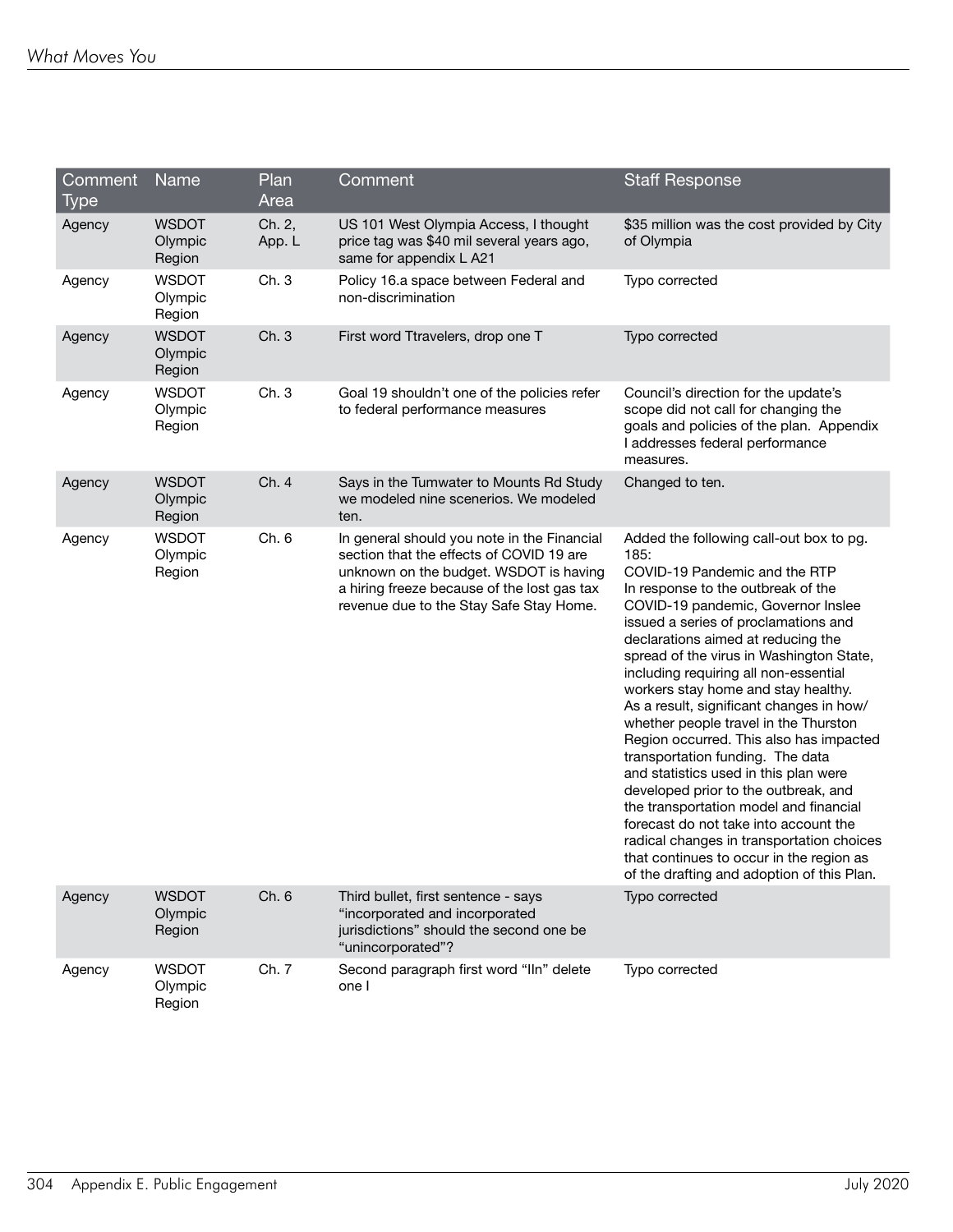| Comment<br>Type | Name                              | Plan<br>Area | Comment                                                                                                                                        | <b>Staff Response</b>                                                                                                                                                                                                                                                                                                                                                                                                                                                                                                                              |
|-----------------|-----------------------------------|--------------|------------------------------------------------------------------------------------------------------------------------------------------------|----------------------------------------------------------------------------------------------------------------------------------------------------------------------------------------------------------------------------------------------------------------------------------------------------------------------------------------------------------------------------------------------------------------------------------------------------------------------------------------------------------------------------------------------------|
| Agency          | <b>WSDOT</b><br>Olympic<br>Region | App. A       | Glossary - definition for Infrastructure, the<br>use of the word "connoting" is not very<br>user friendly.                                     | text modified from:<br>"A term connoting the physical<br>underpinnings of society at large,<br>including, but not limited to roads,<br>bridges, transit, waste systems,<br>public housing, sidewalks, utility<br>installations, parks, public buildings, and<br>communications networks."<br>to:<br>"The physical underpinnings of society at<br>large, including, but not limited to<br>roads, bridges, transit, waste systems,<br>public housing, sidewalks, utility<br>installations, parks, public buildings, and<br>communications networks." |
| Agency          | <b>WSDOT</b><br>Olympic<br>Region | App. L       | Appendix L, O1 - under description says<br>Phase 1 looked at "11 scenarios", there<br>was 10.                                                  | Changed to 10.                                                                                                                                                                                                                                                                                                                                                                                                                                                                                                                                     |
| Agency          | <b>WSDOT</b><br>Olympic<br>Region | App. L       | S12 I-5 93rd study Interchange study -<br>change cost to \$150,000                                                                             | Change made.                                                                                                                                                                                                                                                                                                                                                                                                                                                                                                                                       |
| Agency          | <b>WSDOT</b><br>Olympic<br>Region | Ch. 4        | Text references on page 136 to table 4-2<br>reference in text should be table 4-1; page<br>138 text references 4-1 reference should<br>be 4-2  | Typo corrected                                                                                                                                                                                                                                                                                                                                                                                                                                                                                                                                     |
| Staff           | Staff                             | App. G       | We reference the 2040 RTP, not the 2045<br>RTP in the Air Quality appendix in the intro<br>paragraph                                           | Typo corrected                                                                                                                                                                                                                                                                                                                                                                                                                                                                                                                                     |
| Staff           | Staff                             | App. G       | Under Using VMT to Demonstrate<br>Conformity – we need to change the $%$<br>from 1.35 to 1.19 to match the table.                              | Typo corrected                                                                                                                                                                                                                                                                                                                                                                                                                                                                                                                                     |
| Agency          | <b>WSDOT</b><br>Olympic<br>Region | Ch. 4        | Chapter 4 tables are still incorrect in the<br>text - see pages 136 and 138 Text refers<br>to table 4-2 on page 136 and it is Table 4-1<br>etc | Typo corrected                                                                                                                                                                                                                                                                                                                                                                                                                                                                                                                                     |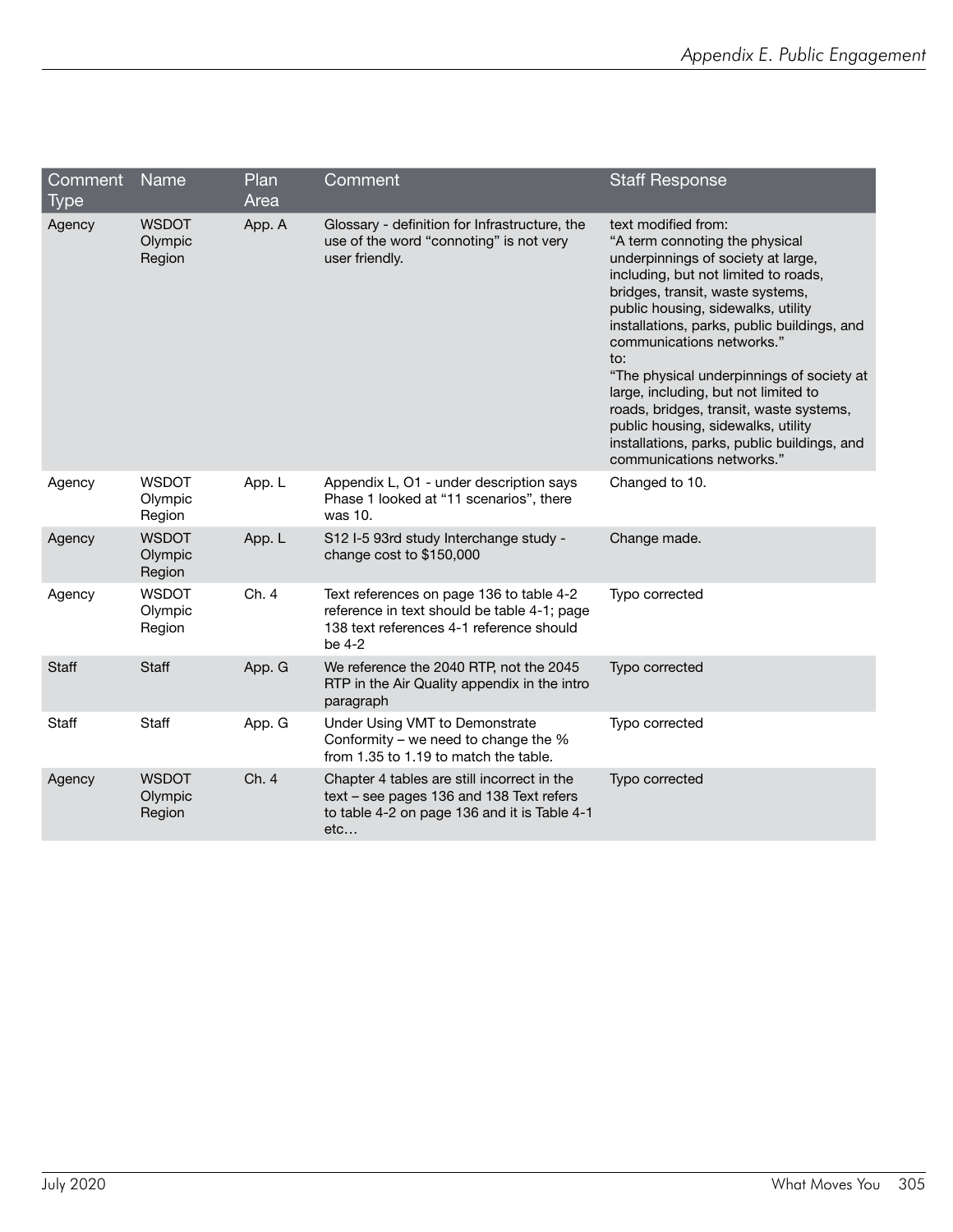| Comment<br>Type | Name        | Plan<br>Area      | Comment                                                                                                                                                                                                                                                                                                                                                                                                                                                                                                                                                                                                      | <b>Staff Response</b>                                                                                                                                                                                                                                                                                                                                                                                                                                                                                                                                                                                                                                                                                                                                                                                                                                                                                                                                                                                                                                                                                                                                                                                                                                                                                                                                                                                                                                                                                                                                                                                                                                                                                                                                                                                                                                                                          |
|-----------------|-------------|-------------------|--------------------------------------------------------------------------------------------------------------------------------------------------------------------------------------------------------------------------------------------------------------------------------------------------------------------------------------------------------------------------------------------------------------------------------------------------------------------------------------------------------------------------------------------------------------------------------------------------------------|------------------------------------------------------------------------------------------------------------------------------------------------------------------------------------------------------------------------------------------------------------------------------------------------------------------------------------------------------------------------------------------------------------------------------------------------------------------------------------------------------------------------------------------------------------------------------------------------------------------------------------------------------------------------------------------------------------------------------------------------------------------------------------------------------------------------------------------------------------------------------------------------------------------------------------------------------------------------------------------------------------------------------------------------------------------------------------------------------------------------------------------------------------------------------------------------------------------------------------------------------------------------------------------------------------------------------------------------------------------------------------------------------------------------------------------------------------------------------------------------------------------------------------------------------------------------------------------------------------------------------------------------------------------------------------------------------------------------------------------------------------------------------------------------------------------------------------------------------------------------------------------------|
| General         | Mark Foutch | Passenger<br>Rail | I see in The Olympian that TRPC is<br>beginning the process of updating the<br>2016 transportation plan. I'm a former<br>TRPC chair and current Board member<br>of All Aboard Washington, the statewide<br>nonprofit advocacy group for improved<br>intercity passenger rail service.<br>Just now I took a brief look at the current<br>plan's Table of Contents and see nothing<br>about that topic. While your agency's<br>customary project funding sources<br>do not include intercity passenger rail<br>service, we think it merits at least a short<br>acknowledgement/discussion in the next<br>plan. | Comment noted. Responded to Mr.<br>Foutch with the following information:<br>• Chapter 1, which serves as<br>an introduction to the Regional<br>Transportation plan, includes a brief one-<br>page infographic about high capacity<br>transit in the Thurston region (last page<br>of the document).<br>• Chapter 2 (see Appendix L for more<br>detailed information) lists the Plan's<br>recommendations, largely made up<br>of regional and regionally-significant<br>transportation projects anticipated over<br>the next 25 years. This includes Project<br>S4, a High Capacity Transportation Study<br>to determine the types of high capacity<br>transit (bus rapid transit, passenger rail,<br>commuter rail, etc.) the Thurston Region<br>may be able to support in the future.<br>Please note there is a typo on the cost of<br>this - it should be \$2,500,000 as listed in<br>Appendix L on the project description -<br>not \$50,000.<br>• Chapter 3 discusses the Plan's goals<br>and policies, including ensuring the long-<br>term viability of passenger rail service<br>(see Goal 13).<br>• Appendix E discusses how we've<br>engaged the public through our update<br>process, including administering a<br>community survey. One of the questions<br>we asked folks was what type of large-<br>scale options they felt the Thurston<br>Region needs in the next 25 years.<br>More than 70% of respondents were<br>interested in seeing expanded passenger<br>rail service between Olympia, Tacoma,<br>and Seattle AND high speed rail service<br>between Portland, OR and Vancouver,<br>BC.<br>TRPC is also applying for funding from<br>the Regional Surface Transportation<br>Block Grant to perform a High Capacity<br><b>Transportation Project Development</b><br>study, a first step in performing the high<br>capacity transportation study discussed<br>in the RTP. |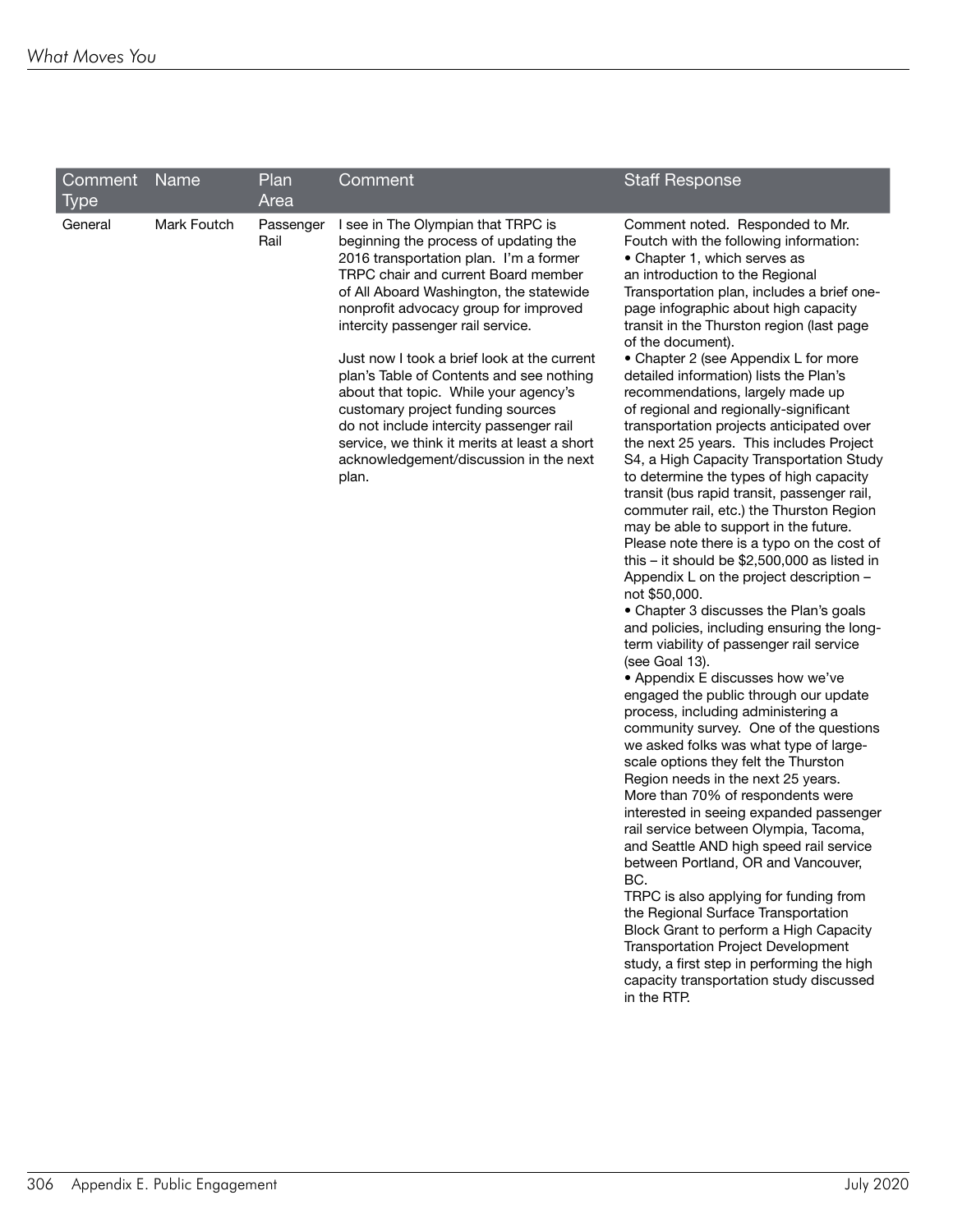| Comment Name<br>Type |                    | Plan<br>Area      | Comment                                                                                                                                                                                                                                                                                                                                                                                                                                                                 | <b>Staff Response</b>                                                          |
|----------------------|--------------------|-------------------|-------------------------------------------------------------------------------------------------------------------------------------------------------------------------------------------------------------------------------------------------------------------------------------------------------------------------------------------------------------------------------------------------------------------------------------------------------------------------|--------------------------------------------------------------------------------|
| General              | <b>Mark Foutch</b> | Passenger<br>Rail | The AMTRAK Cascades service, funded<br>by the States of Oregon and Washington,<br>will soon offer additional runs, and faster<br>and more reliable run times, between<br>Seattle and Portland (including some runs<br>that extend to/from Vancouver B.C. and<br>Eugene, Oregon).                                                                                                                                                                                        | Thank you for the information. Comment<br>noted.                               |
| General              | Mark Foutch        | Passenger<br>Rail | A State-funded study is due to the<br>Legislature's Joint Transportation<br>Committee June 20 to help determine<br>the feasibility of extending the Cascades<br>service E-W between Seattle and Spokane,<br>by way of the Yakima Valley.<br>A separate proposal, to build Ultra High<br>Speed Rail on dedicated right of way<br>between Vancouver and Portland, might<br>well include a stop in Olympia, our State<br>Capital.                                          | Thank you for the information. Comment<br>noted.                               |
| General              | <b>Mark Foutch</b> | Passenger<br>Rail | Thurston County led the way 30 years ago<br>to establish the Olympia-Lacey AMTRAK<br>stop on the BNSF mainline out on Yelm<br>Highway, and our community contributed<br>skilled labor and materials to construct our<br>station. Intercity Transit currently operates<br>and maintains the station, which is staffed<br>by volunteers.                                                                                                                                  | Thank you for the information. Comment<br>noted.                               |
| General              | Mark Foutch        | Passenger<br>Rail | WSDOT's March 2019 report on 2018's<br>boardings and deboardings at Cascades<br>stations showed (if memory serves) 60,000<br>at Olympia-Lacey. I've not seen figures for<br>2019. COVID-19 service reductions will<br>affect 2020 numbers but presumably all<br>forms of travel will rebound in a few years,<br>if not sooner.                                                                                                                                          | The RTP includes numbers for 2018 and<br>2019 boardings at Centennial station. |
| General              | Mark Foutch        | Passenger<br>Rail | PSRC has started its plan update and I've<br>appeared before their TPB on this topic.<br>At our request, Yakima Valley Council of<br>Government has included it in their new<br>plan. We are in touch with Benton-Franklin<br>and Spokane regional transportation<br>planning agencies. When the time comes<br>I would be pleased to present our case for<br>inclusion of intercity passenger rail in your<br>2040 plan at a meeting of the TPB or the<br>full Council. | Comment noted.                                                                 |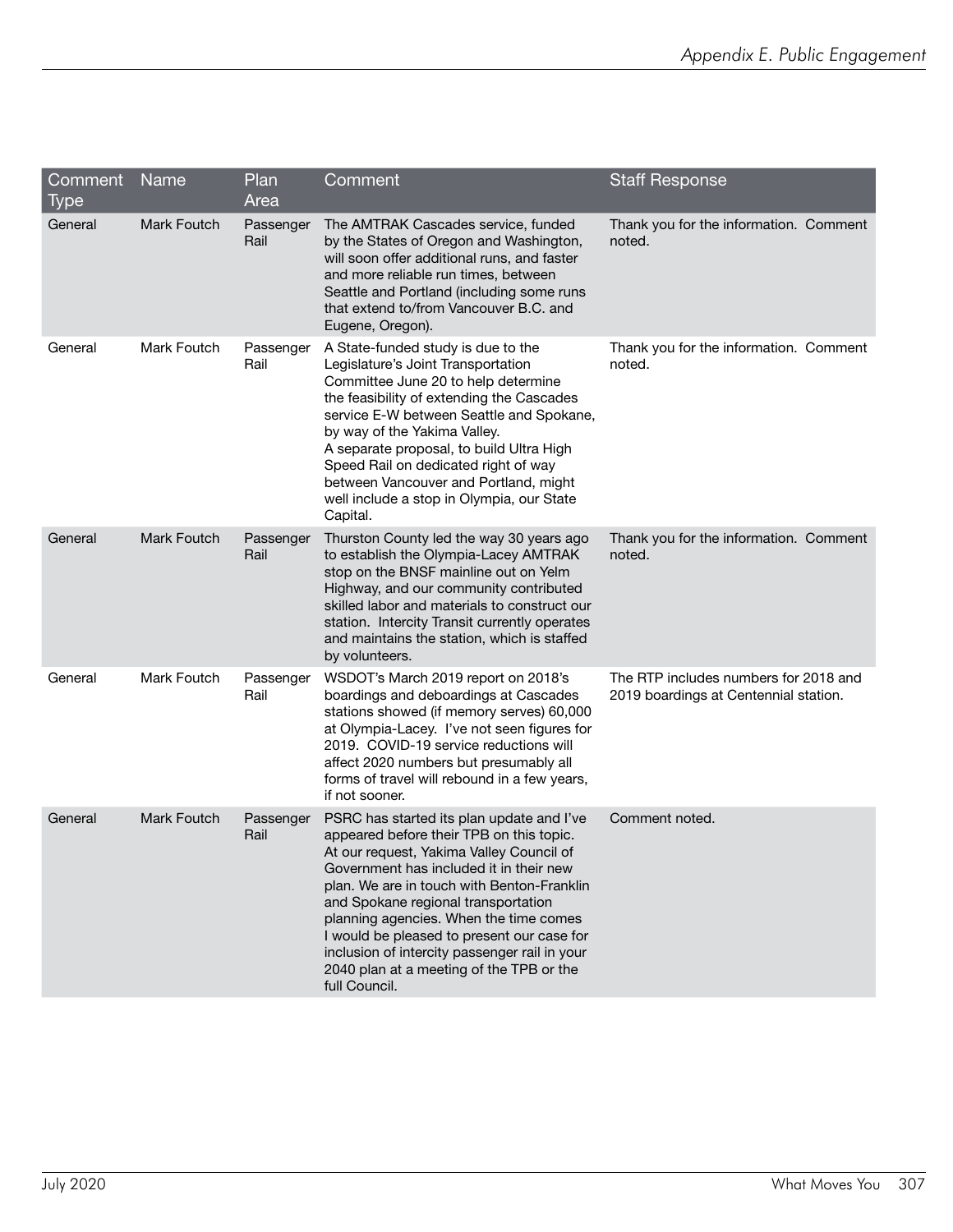| Comment<br><b>Type</b> | Name               | Plan<br>Area | Comment                                                                                                                                                                                                                                                                                                                                                                                                                                                                                                                                                                                                                                                                                                                                                                                                                                                                                                         | <b>Staff Response</b>                                                                                                                                                                                                                                                                                                                                                                                                                                                                                                                                                                                                                                                                                                                                                                                                                                                                                                                                                                                                                                                                                                                                                                                                                                                                                                                                                                                                                                                                                                                                                                                                                                                                                                                                                                          |
|------------------------|--------------------|--------------|-----------------------------------------------------------------------------------------------------------------------------------------------------------------------------------------------------------------------------------------------------------------------------------------------------------------------------------------------------------------------------------------------------------------------------------------------------------------------------------------------------------------------------------------------------------------------------------------------------------------------------------------------------------------------------------------------------------------------------------------------------------------------------------------------------------------------------------------------------------------------------------------------------------------|------------------------------------------------------------------------------------------------------------------------------------------------------------------------------------------------------------------------------------------------------------------------------------------------------------------------------------------------------------------------------------------------------------------------------------------------------------------------------------------------------------------------------------------------------------------------------------------------------------------------------------------------------------------------------------------------------------------------------------------------------------------------------------------------------------------------------------------------------------------------------------------------------------------------------------------------------------------------------------------------------------------------------------------------------------------------------------------------------------------------------------------------------------------------------------------------------------------------------------------------------------------------------------------------------------------------------------------------------------------------------------------------------------------------------------------------------------------------------------------------------------------------------------------------------------------------------------------------------------------------------------------------------------------------------------------------------------------------------------------------------------------------------------------------|
| Agency                 | City of<br>Olympia | General      | Below are some comments that were sent<br>to me about incorporating climate change<br>into the Regional Transportation Plan.<br>Perhaps Thad sent them to someone at<br>TRPC as well? I'm not sure who should<br>receive these comments, so I sent them<br>to all of you. I think he makes some good<br>points.                                                                                                                                                                                                                                                                                                                                                                                                                                                                                                                                                                                                 | Comment noted.                                                                                                                                                                                                                                                                                                                                                                                                                                                                                                                                                                                                                                                                                                                                                                                                                                                                                                                                                                                                                                                                                                                                                                                                                                                                                                                                                                                                                                                                                                                                                                                                                                                                                                                                                                                 |
| General                | <b>Thad Kurtz</b>  |              | The current draft seems stunningly<br>short-sighted It's 480 pages contain<br>precisely one page devoted to Emerging<br>Transportation Technology. That mentions<br>electric vehicles, and autonomous vehicles,<br>and it says "Emerging transportation<br>technology is fundamentally changing<br>how we get around." The other 479 pages<br>proceed with business as usual, without<br>any discussion of how our transportation<br>planning for the next twenty-five years<br>ought to take those fundamental changes<br>into account, support them, or worry about<br>them. As far as I can see, we could drop<br>that page, assume that we'll still be driving<br>gasoline and diesel vehicles in 2045,<br>and that there won't be any autonomous<br>vehicles on the road, not even buses or<br>trucks operating on fixed routes, and we<br>wouldn't have to change a word of the rest<br>of this document. | TRPC recognizes that new technologies<br>will change how we travel in the future.<br>In addition to the one-page overview of<br>transportation technology found on page<br>39, we discuss this topic in the following<br>areas:<br>• Chapter 1: The RTP serves many<br>functions, including seeking to improve<br>the efficiency of the transportation<br>system through a variety of means, such<br>as using new road-building materials,<br>trip reduction strategies, transportation<br>technology, and alternative fuels.<br>• Chapter 2 (see Appendix L for more<br>detailed information): lists the Plan's<br>recommendations, largely made up<br>of regional and regionally-significant<br>transportation projects anticipated<br>over the next 25 years. This includes<br>Project T1, Smart Corridors Phases 2<br>and 3 to apply traffic signal prioritization<br>technology to selected intersections and<br>buses.<br>• Chapter 3: Goal 7 calls for using<br>technology-based approaches to<br>address transportation congestion,<br>safety, efficiency, and operations. This<br>includes five polieis on how to implement<br>Goal 7.<br>• Chapter 6: The financial forecast<br>discusses how current transportation<br>revenues will change over the next<br>25 years. As vehicle fuel efficiency<br>increases and/or electric vehicles gain a<br>greater market share, fuel tax revenues<br>(based on a per gallon tax at the gas<br>pump) may slow or begin to decline.<br>The financial forecast assumes that fuel<br>tax revenues or a comparable source of<br>revenue will be available in the future to<br>fund transportation projects.<br>TRPC also regularly updates<br>policymakers on changing transportation<br>technology and its impact on mobility in<br>the region. |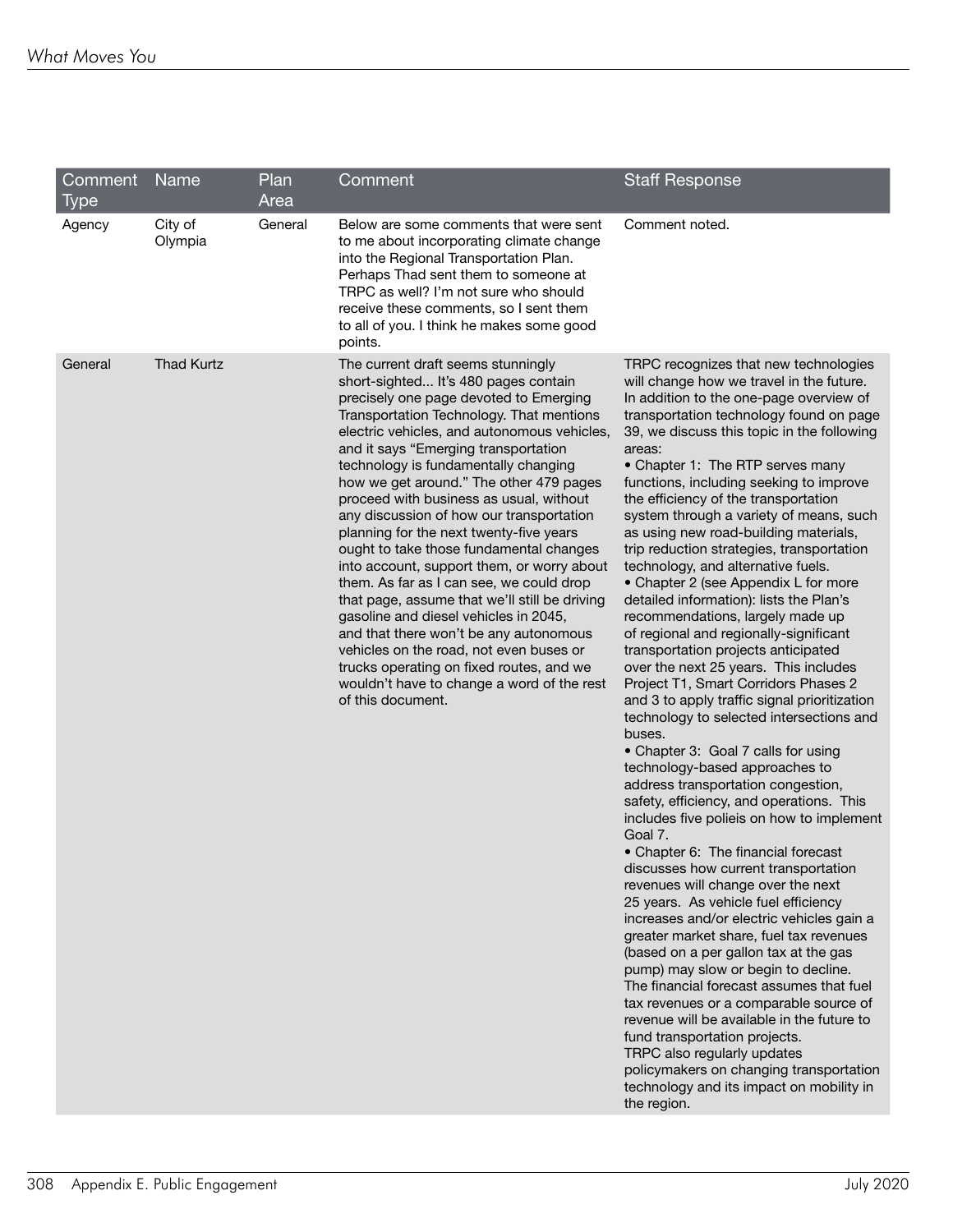| Comment<br>Type | <b>Name</b>       | <b>Plan</b><br>Area | Comment                                                                                                                                                                                                                                                                                                                                                                                                                                                                                                                                                                                                                                                                                                                               | <b>Staff Response</b>                                                                                                                                                                                                                                                                                                                                                                                                                                                                                                                                                                                                                                                                                                                                                                                                                                                                                                                                                                                                                                                                                                                                                                                                                                                                                                                                                                                                                                 |
|-----------------|-------------------|---------------------|---------------------------------------------------------------------------------------------------------------------------------------------------------------------------------------------------------------------------------------------------------------------------------------------------------------------------------------------------------------------------------------------------------------------------------------------------------------------------------------------------------------------------------------------------------------------------------------------------------------------------------------------------------------------------------------------------------------------------------------|-------------------------------------------------------------------------------------------------------------------------------------------------------------------------------------------------------------------------------------------------------------------------------------------------------------------------------------------------------------------------------------------------------------------------------------------------------------------------------------------------------------------------------------------------------------------------------------------------------------------------------------------------------------------------------------------------------------------------------------------------------------------------------------------------------------------------------------------------------------------------------------------------------------------------------------------------------------------------------------------------------------------------------------------------------------------------------------------------------------------------------------------------------------------------------------------------------------------------------------------------------------------------------------------------------------------------------------------------------------------------------------------------------------------------------------------------------|
| General         | <b>Thad Kurtz</b> |                     | The plan also devotes one page to the<br>expected consequences of climate<br>change, but it treats that as a given, and<br>only mentions its potential consequences<br>for the roads. In spite of lip service to<br>"environmental considerations", and a<br>sidebar noting that 74% of the people<br>surveyed as part of the public outreach<br>for the plan said it was important to them<br>"that the region's transportation strategies<br>reduce greenhouse gas emissions",<br>there's no consideration of how we might<br>actually plan our transportation over<br>the next twenty-five years to reduce our<br>contributions to climate change rather than<br>simply adjusting to it and carrying on with<br>business as usual. | In addition to the one-page overview of<br>climate change found on page 33, we<br>discuss this topic in the following areas:<br>• Chapter 2 (see Appendix L for more<br>detailed information): lists the Plan's<br>recommendations, largely made up<br>of regional and regionally-significant<br>transportation projects anticipated<br>over the next 25 years. This includes<br>projects that can help reduce/mitigate<br>climate impacts of transportation<br>including trail projects, a number of<br>studies, operational improvements, and<br>construction projects.<br>• Chapter 3: Goal 18 calls for minimizing<br>transportation impacts on the natural<br>environment and the people who live<br>and work in the Thurston region. This<br>includes two policies that speak directly<br>to climate change.<br>TRPC is nearing completion of a Climate<br>Plan for the Thurston Region, which<br>is divided into two parts: a climate<br>adaptation plan (completed 2018)<br>and a climate mitigation plan (under<br>development). The adaptation and<br>mitigation plans include a suite of actions<br>that can be taken to adapt to or mitigate<br>climate change. See www.trpc.org/<br>climate for more information.<br>To support the climate work currently<br>underway, TRPC's 2021 Unified Planning<br>Work Program includes development<br>of a strategy for implementing the<br>transpotation-related actions of the<br>climate plan. |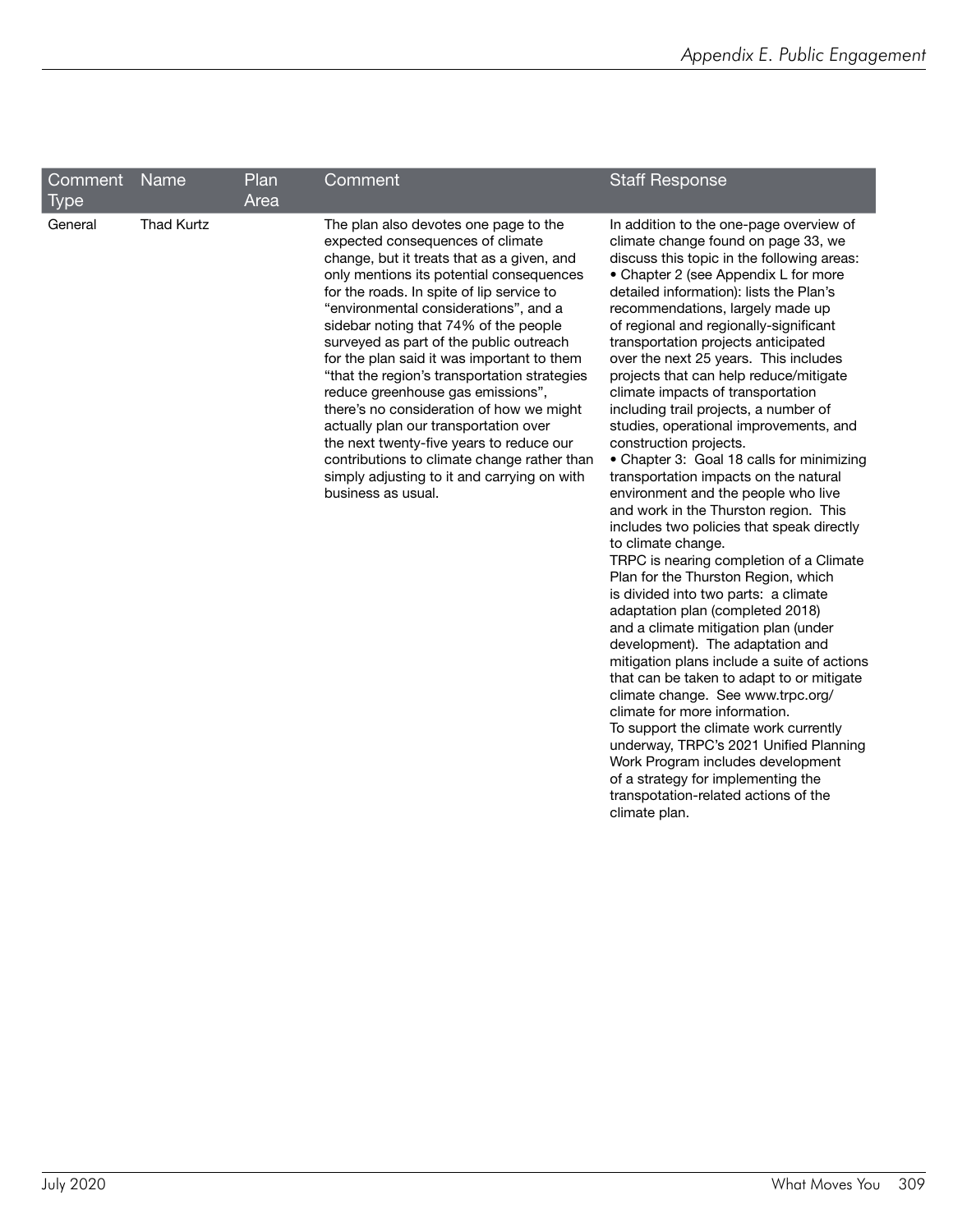| Comment<br><b>Type</b> | Name              | Plan<br>Area | Comment                                                                                                                                                                                                                                                                                                                                                                                                                                                                                                                                                                                                                                                                                                                                                                                                                                                                                                                                                                                                                                                                                                                                                                                                                                                                                                                                                                                                                                                              | <b>Staff Response</b>                                                                                                                                                                                                                                                                                                       |
|------------------------|-------------------|--------------|----------------------------------------------------------------------------------------------------------------------------------------------------------------------------------------------------------------------------------------------------------------------------------------------------------------------------------------------------------------------------------------------------------------------------------------------------------------------------------------------------------------------------------------------------------------------------------------------------------------------------------------------------------------------------------------------------------------------------------------------------------------------------------------------------------------------------------------------------------------------------------------------------------------------------------------------------------------------------------------------------------------------------------------------------------------------------------------------------------------------------------------------------------------------------------------------------------------------------------------------------------------------------------------------------------------------------------------------------------------------------------------------------------------------------------------------------------------------|-----------------------------------------------------------------------------------------------------------------------------------------------------------------------------------------------------------------------------------------------------------------------------------------------------------------------------|
| General                | <b>Thad Kurtz</b> |              | Our transportation plan ought to include a<br>discussion of what we expect to need in<br>the way of public charging infrastructure,<br>particularly for heavy duty vehicles and<br>for people in multi-family housing and for<br>residents without off street parking. It ought<br>to include a discussion of what steps we'd<br>need to take, in collaboration with PSE,<br>to provide the electrical infrastructure for<br>those vehicles, and to use their batteries<br>to support more renewables on the grid.<br>It should include some discussion of the<br>potential negative effects of widespread<br>adoption of single passenger autonomous<br>vehicles on VMT, and of the policy and<br>infrastructure planning that might be done<br>to encourage shared use of those vehicles.<br>It should include some consideration of<br>how autonomous transit vehicles, running<br>on fixed routes without the costs of drivers,<br>would change the economics of transit,<br>and the implications of that for transit<br>planning. It ought to include a discussion<br>of car sharing, and of TNCs like Uber and<br>Lyft, and how we might plan to incorporate<br>them in a system to help us meet our<br>transportation goals. In short, we ought to<br>be planning for what we want to have our<br>transportation system be like in twenty-five<br>years, and what we think we will need to<br>have it be like if we take climate science at<br>all seriously. | EV charging stations is one of the topics<br>TRPC will discuss in the 2020 State of<br>the Transportation System Report.                                                                                                                                                                                                    |
| General                | <b>Thad Kurtz</b> |              | I hope that all of you have read, or<br>will take the time to read, Tony Seba's<br>argument about what may well happen to<br>transportation in the next twenty-five years,<br>which I'm attaching.<br>You can watch it on YouTube, if you'd<br>rather, at:<br>https://www.youtube.com/<br>watch?v=duWFnukFJhQ<br>He may or may not be right, but he raises<br>some of the issues I think this plan should<br>at least discuss                                                                                                                                                                                                                                                                                                                                                                                                                                                                                                                                                                                                                                                                                                                                                                                                                                                                                                                                                                                                                                        | Thank you for the information. Comment<br>noted.                                                                                                                                                                                                                                                                            |
| General                | David Rings       | Project A4   | I believe that the plan to extend Log<br>Cabin road to 37th/Herman Road should<br>be abandoned. LBA Woods should be<br>preserved as it is, and Morse Merryman<br>Road could be upgraded with a round-<br>about at Wiggins to be used as part of an<br>east-west transportation corridor.                                                                                                                                                                                                                                                                                                                                                                                                                                                                                                                                                                                                                                                                                                                                                                                                                                                                                                                                                                                                                                                                                                                                                                             | Comment noted and provided to the City<br>of Olympia. Between June 5, 2020 and<br>July 2, 2020, 51 additional comments<br>were received concerning the Log Cabin<br>Road Connection (Project A4). Such<br>comments were forwarded to the City of<br>Olympia, and TRPC responded to each<br>commenter with that information. |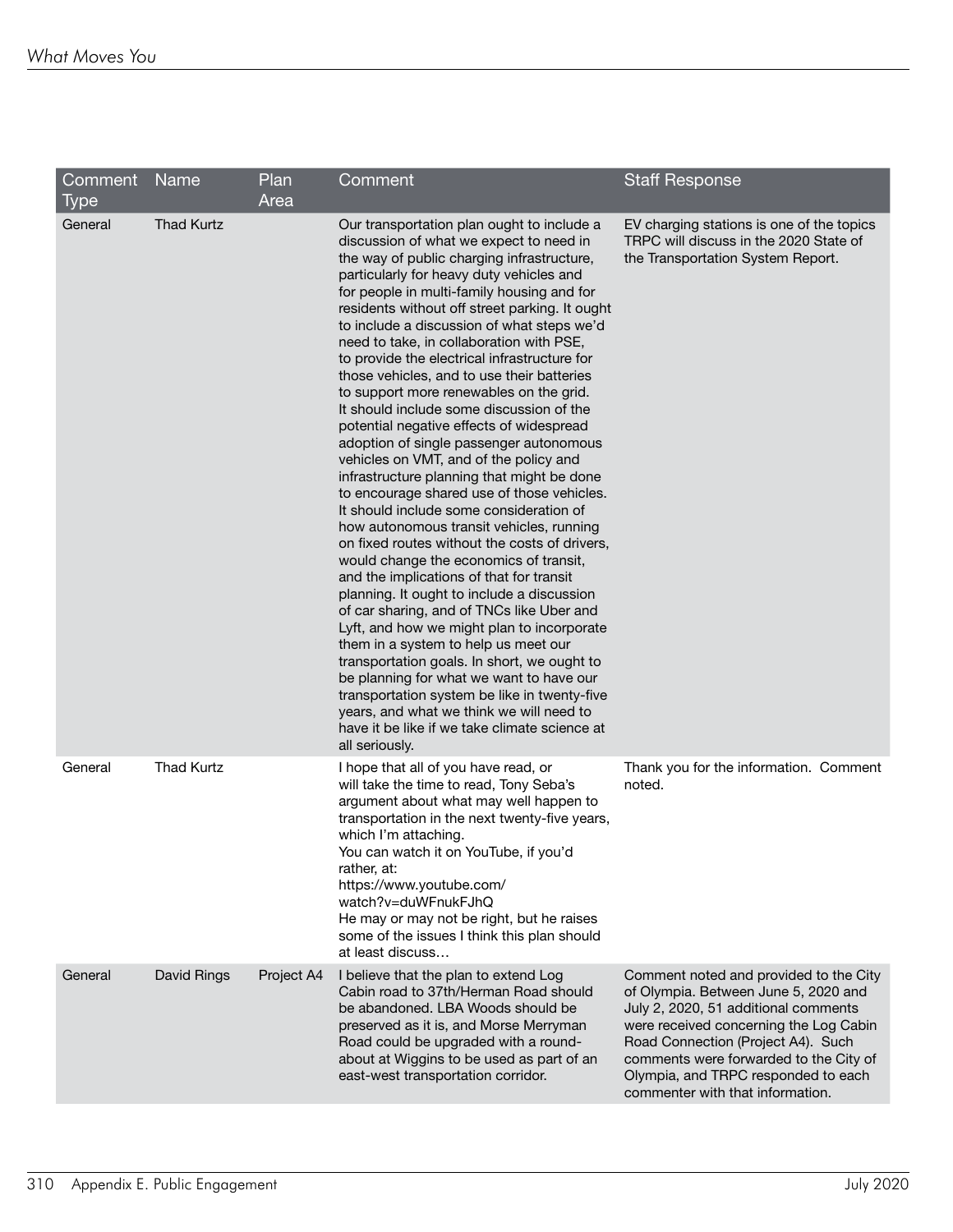| Comment<br><b>Type</b> | Name                         | Plan<br>Area | Comment                                                                                                                                                                                                                                                                                                                                                                                             | <b>Staff Response</b>                                                                                                                                                                                                                                                                                                                                                                                                                                                                                                                                                                                            |
|------------------------|------------------------------|--------------|-----------------------------------------------------------------------------------------------------------------------------------------------------------------------------------------------------------------------------------------------------------------------------------------------------------------------------------------------------------------------------------------------------|------------------------------------------------------------------------------------------------------------------------------------------------------------------------------------------------------------------------------------------------------------------------------------------------------------------------------------------------------------------------------------------------------------------------------------------------------------------------------------------------------------------------------------------------------------------------------------------------------------------|
| Agency                 | <b>WSDOT</b><br>Headquarters |              | I've attached the comments I collected.<br>Please take a look and I would be happy<br>to talk through any of them with you if<br>you like. I do not expect that you would<br>respond to them individually; you can take<br>them if they are useful, or you can ignore<br>them. Some general themes:                                                                                                 | Maintenance & Preservation-<br>o one reviewer noted that the terms<br>seem to be used interchangeably, and<br>suggests ensuring that the right term is<br>being used in each instance (or in many<br>cases, including both terms)<br>o the reviewer also noted that while the<br>plan explains and shows how these are<br>important (and 18% of total expenditures<br>expected to go towards M&P), the<br>message gets diluted by the capacity<br>projects shown in table 2.1 and the<br>maps. An explanation about how M&P<br>projects are identified and where they are<br>would help get this message across. |
| Agency                 | <b>WSDOT</b><br>Headquarters |              | As I mentioned to Marc, Veena and Karen<br>at our UPWP review meeting, our approach<br>was for me to share it with several WSDOT<br>divisions and provide you with one set of<br>comments. I was surprised by the number<br>of comments I received. I filtered out a lot<br>of the comments that I did not expect to be<br>useful to you, but there are still a lot. I hope<br>we didn't over do it | Comment noted.                                                                                                                                                                                                                                                                                                                                                                                                                                                                                                                                                                                                   |
| Agency                 | <b>WSDOT</b><br>Headquarters |              | Also please note these comments are for<br>WSDOT Headquarters only, as Dennis<br>indicated to me that he is sending<br>comments from WSDOT Olympic Region to<br>you separately.                                                                                                                                                                                                                     | Comment noted.                                                                                                                                                                                                                                                                                                                                                                                                                                                                                                                                                                                                   |
| Agency                 | <b>WSDOT</b><br>Headquarters |              | WSDOT HQ combined comments compiled<br>and edited by Doug Cox. Includes<br>comments from Community & Network<br>Planning, Tribal & Regional Planning,<br>Statewide Planning, Rail Freight & Ports,<br>Public Transportation, and Capital Program<br>Development & Management.                                                                                                                       | Comment noted.                                                                                                                                                                                                                                                                                                                                                                                                                                                                                                                                                                                                   |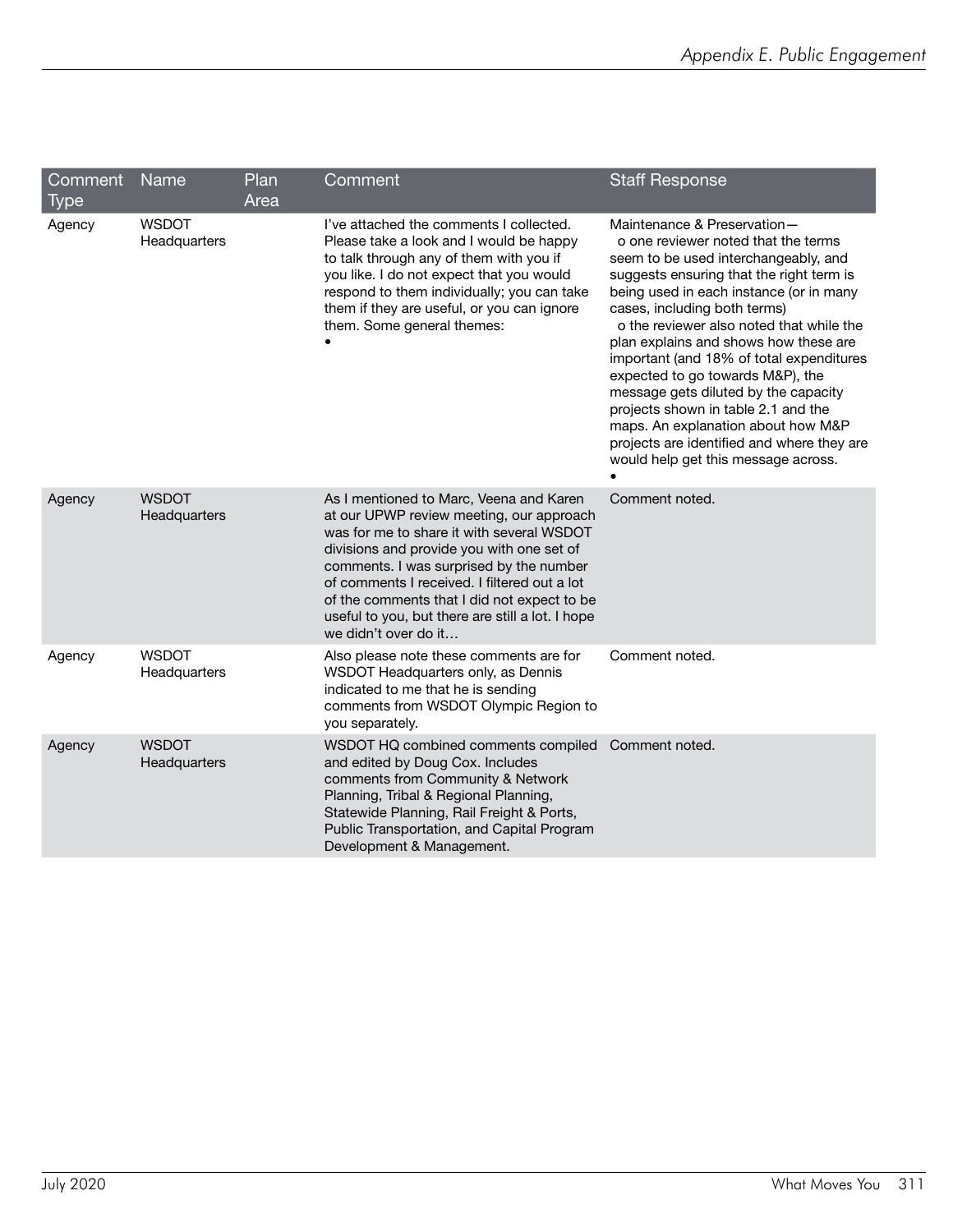| Comment | Name                         | Plan                 | Comment                                                                                                                                                                                                                                                                                                                                                                                                                                                                                                                                                                                                                                                                                                              | <b>Staff Response</b>                                                                                                                                                                                                                                                                                                                                                                                                                                                                                                                                                                                                                                                                                                                                                                                                                                |
|---------|------------------------------|----------------------|----------------------------------------------------------------------------------------------------------------------------------------------------------------------------------------------------------------------------------------------------------------------------------------------------------------------------------------------------------------------------------------------------------------------------------------------------------------------------------------------------------------------------------------------------------------------------------------------------------------------------------------------------------------------------------------------------------------------|------------------------------------------------------------------------------------------------------------------------------------------------------------------------------------------------------------------------------------------------------------------------------------------------------------------------------------------------------------------------------------------------------------------------------------------------------------------------------------------------------------------------------------------------------------------------------------------------------------------------------------------------------------------------------------------------------------------------------------------------------------------------------------------------------------------------------------------------------|
| Type    |                              | Area                 |                                                                                                                                                                                                                                                                                                                                                                                                                                                                                                                                                                                                                                                                                                                      |                                                                                                                                                                                                                                                                                                                                                                                                                                                                                                                                                                                                                                                                                                                                                                                                                                                      |
| Agency  | <b>WSDOT</b><br>Headquarters | General              | Suggest adding this statement to the<br>exec summary and/or other parts of the<br>document. WSDOT has been working<br>with its region planners in providing this<br>statement in WSDOT region planning<br>documents. "COVID-19 implications<br>for the results of this document and its<br>recommendations are currently unknown.<br>Modeling used historic data and trends for<br>regional population, job growth and travel<br>behavior. This modeling did not account<br>for potential impacts of major disruptions<br>such as COVID-19. While the near- and<br>long-term effects of the pandemic are<br>unknown, it will likely be different from the<br>assumptions used in the modeling for this<br>document". | Added the following call-out box to pg.<br>15:<br>COVID-19 Pandemic and the RTP<br>In response to the outbreak of the<br>COVID-19 pandemic, Governor Inslee<br>issued a series of proclamations and<br>declarations aimed at reducing the<br>spread of the virus in Washington State,<br>including requiring all non-essential<br>workers stay home and stay healthy.<br>As a result, significant changes in how/<br>whether people travel in the Thurston<br>Region occurred. This also has impacted<br>transportation funding. The data<br>and statistics used in this plan were<br>developed prior to the outbreak, and<br>the transportation model and financial<br>forecast do not take into account the<br>radical changes in transportation choices<br>that continues to occur in the region as<br>of the drafting and adoption of this Plan. |
| Agency  | <b>WSDOT</b><br>Headquarters | Beginning            | Two chapter 5s in table of contents                                                                                                                                                                                                                                                                                                                                                                                                                                                                                                                                                                                                                                                                                  | Typo corrected                                                                                                                                                                                                                                                                                                                                                                                                                                                                                                                                                                                                                                                                                                                                                                                                                                       |
| Agency  | <b>WSDOT</b><br>Headquarters | Executive<br>Summary | Paragraph 2, sentence 2: WSDOT's official<br>mission is to "provide safe, reliable and<br>cost-effective transportation options to<br>improve communities and economic vitality<br>for people and businesses."                                                                                                                                                                                                                                                                                                                                                                                                                                                                                                       | modifying the text as proposed loses<br>the emphasis on maintaining a state of<br>good repair. WSDOT's official mission<br>statement is included in Chapter 4.                                                                                                                                                                                                                                                                                                                                                                                                                                                                                                                                                                                                                                                                                       |
| Agency  | <b>WSDOT</b><br>Headquarters | Executive<br>Summary | Paragraph 2, sentence 3: consider revising<br>to "This includes maintaining a state of<br>good repair. Maintaining a state of good<br>repair covers all aspects of the state<br>transportation system from road pavement<br>to bridges to seismic preparedness<br>to clearing snow and ice to caring for<br>plantings alongside roads." Per slide 26<br>in WSDOT's "Beyond Tomorrow" state<br>of transportation presentation to the<br>2020 legislature, WSDOT is interested in<br>safety, transportation systems operations,<br>transportation demand management, and<br>focused system expansion for additional<br>capcaity regardless of mode. This<br>information could be provided here.                        | Comment noted.                                                                                                                                                                                                                                                                                                                                                                                                                                                                                                                                                                                                                                                                                                                                                                                                                                       |
| Agency  | <b>WSDOT</b><br>Headquarters | Ch. 1                | Please change freeway and highway<br>analysis to statewide multimodal system<br>analysis                                                                                                                                                                                                                                                                                                                                                                                                                                                                                                                                                                                                                             | Change made.                                                                                                                                                                                                                                                                                                                                                                                                                                                                                                                                                                                                                                                                                                                                                                                                                                         |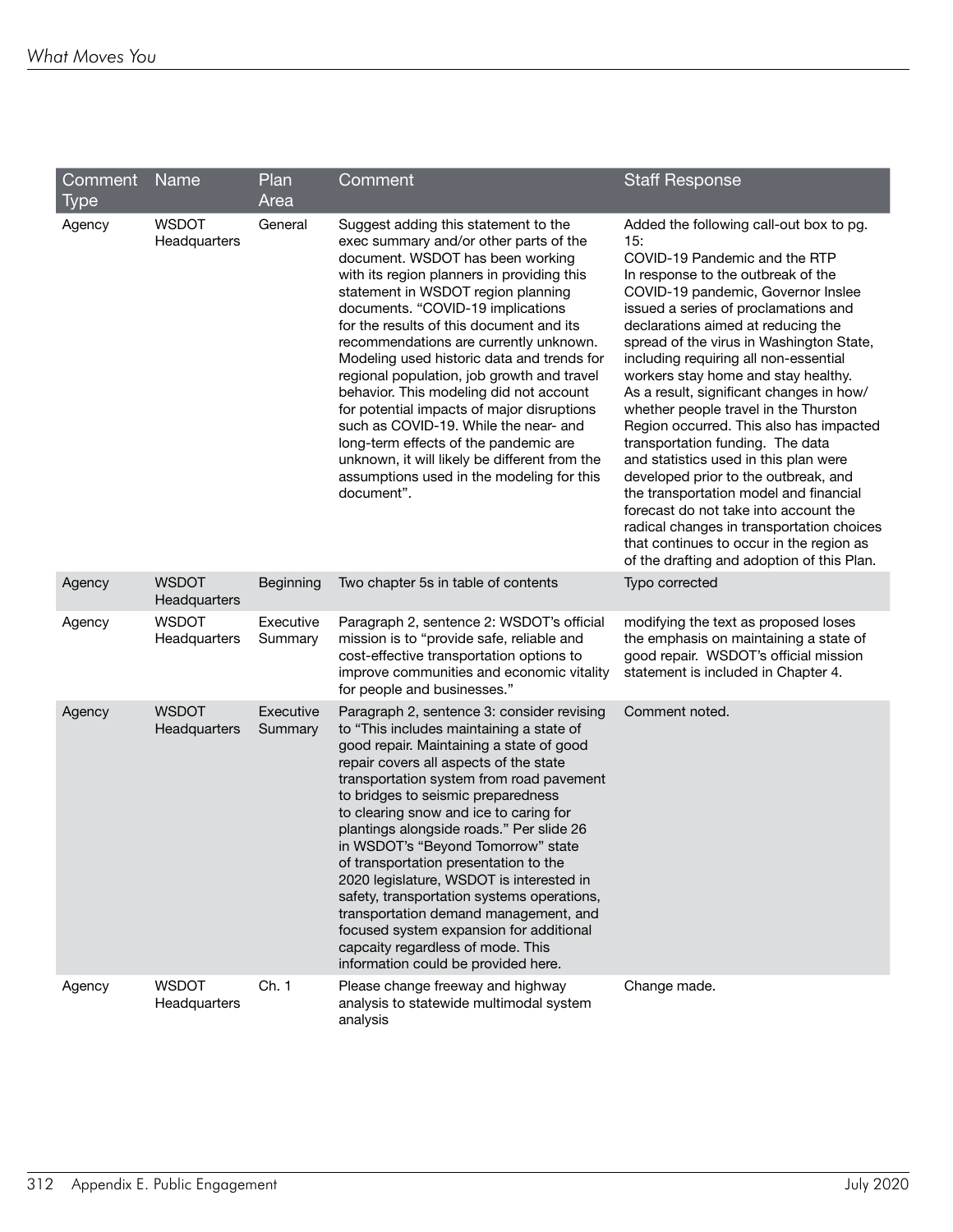| Comment<br><b>Type</b> | Name                         | Plan<br>Area | Comment                                                                                                                                                                                                                               | <b>Staff Response</b>                                                                                                                                                                                                                                                                                                                                                                                                                            |
|------------------------|------------------------------|--------------|---------------------------------------------------------------------------------------------------------------------------------------------------------------------------------------------------------------------------------------|--------------------------------------------------------------------------------------------------------------------------------------------------------------------------------------------------------------------------------------------------------------------------------------------------------------------------------------------------------------------------------------------------------------------------------------------------|
| Agency                 | <b>WSDOT</b><br>Headquarters | Ch. 1        | 23 CFR 450.306(b) 9 & 10 are missing<br>(resiliency and tourism)                                                                                                                                                                      | Added two more bullets to include<br>resiliency and tourism:<br>• Improved transportation system<br>resiliency and reliability, including<br>reducing/mitigating stormwater impacts<br>• Enhanced travel and tourism                                                                                                                                                                                                                             |
| Agency                 | <b>WSDOT</b><br>Headquarters | Ch. 1        | Regional Conditions - This section does<br>not discuss freight. Consider adding a note<br>about present freight conditions.                                                                                                           | Text modified from:<br>The Interstate 5 corridor runs through<br>the heart of the region, providing direct<br>access to neighboring communities.<br>to:<br>Interstate 5 runs through the heart of<br>the region, acting as an essential freight<br>corridor and providing direct access to<br>neighboring communities.                                                                                                                           |
| Agency                 | <b>WSDOT</b><br>Headquarters | Ch. 1        | By foot, bike, or automobile (might want to<br>use the word "vehicle" so that folks know<br>you're including all forms of transit.)                                                                                                   | Change made.                                                                                                                                                                                                                                                                                                                                                                                                                                     |
| Agency                 | <b>WSDOT</b><br>Headquarters | Ch. 1        | The reference to unemployment statistics<br>are likely out of date with the impacts of<br>the current pandemic. You might need to<br>include a date for when those numbers<br>were developed.                                         | text modified from:<br>"The unemployment rate has fallen to<br>levels not seen since before 2008, the<br>average yearly wage for employees<br>continues to grow, and the median home<br>sale price continues to rise."<br>to:<br>"In 2019, unemployment rates continued<br>to fall to levels not seen since before<br>2008, the average yearly wage for<br>employees continued to grow, and the<br>median home sale price continued to<br>rise." |
| Agency                 | <b>WSDOT</b><br>Headquarters | Ch. 1        | With all the references to the inter-regional<br>travel, I would suggest that you address<br>the need for public transit coordination with<br>multiple transit providers.                                                             | Comment noted.                                                                                                                                                                                                                                                                                                                                                                                                                                   |
| Agency                 | <b>WSDOT</b><br>Headquarters | Ch. 1        | Suggest changing state fuel tax to state<br>motor vehicle fuel tax                                                                                                                                                                    | Change made.                                                                                                                                                                                                                                                                                                                                                                                                                                     |
| Agency                 | <b>WSDOT</b><br>Headquarters | Ch. 1        | The Centennial Station is not an Amtrak<br>station - its owned by volunteers - and<br>it only has Cascades service. Can this<br>be changed to the "number of Amtrak<br>Cascades passengers using the Centennial<br>Station in Lacey"? | text modified from:<br>"the number of passengers in 2018 using<br>Amtrak's Centennial Station in<br>Lacey. Approximately 52,000 were<br>served at Centennial Station in 2017"<br>to:<br>"the number of Amtrak passengers in<br>2018 using Centennial Station in<br>Lacey. Approximately 52,000 were<br>served at Centennial Station in 2017"                                                                                                     |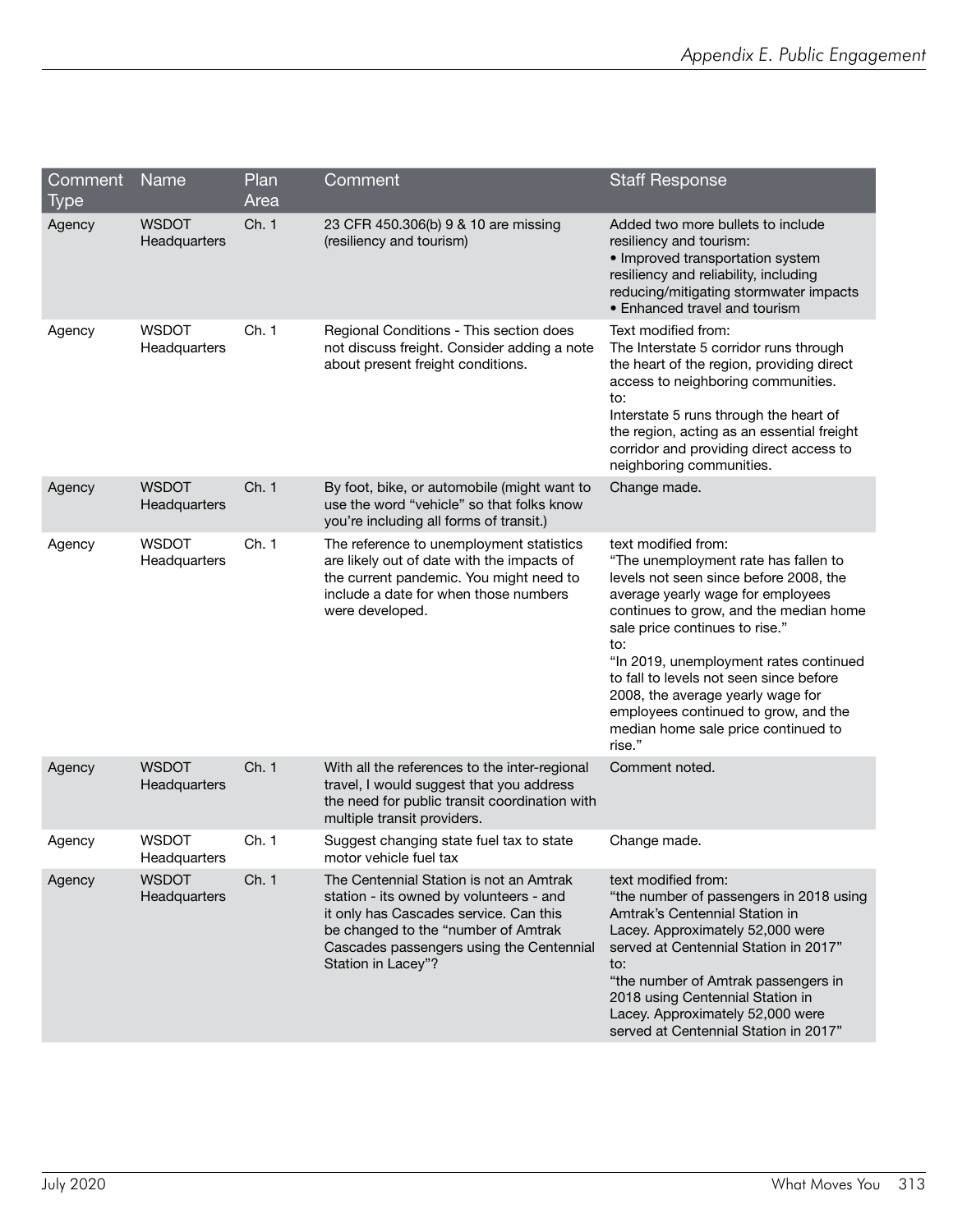| Comment        | Name                         | Plan<br>Area | Comment                                                                                                                                                                                                                                                                                                                                                                                                                | <b>Staff Response</b>                                                                                                                                                                                                                                                                                                  |
|----------------|------------------------------|--------------|------------------------------------------------------------------------------------------------------------------------------------------------------------------------------------------------------------------------------------------------------------------------------------------------------------------------------------------------------------------------------------------------------------------------|------------------------------------------------------------------------------------------------------------------------------------------------------------------------------------------------------------------------------------------------------------------------------------------------------------------------|
| Type<br>Agency | <b>WSDOT</b><br>Headquarters | Ch. 2        | There is a reference to 'Transportation<br>Demand Management' while there is<br>a chapter/section on 'Travel Demand<br>Management'  more than likely there<br>needs to be synchronicity between the two.<br>WSDOT uses the former.                                                                                                                                                                                     | replaced all references to "travel demand<br>management" with "transportation<br>demand management."                                                                                                                                                                                                                   |
| Agency         | <b>WSDOT</b><br>Headquarters | Ch. 2        | Assuming you have already referenced<br>the "Washington State Department of<br>Transportation (WSDOT)" before, you do<br>not need to do so in parentheses on this<br>page. This statement would be applicable<br>to the whole document unless you consider<br>each chapter or section a standalone that<br>requires regular updates of this.                                                                           | Comment noted.                                                                                                                                                                                                                                                                                                         |
| Agency         | <b>WSDOT</b><br>Headquarters | Ch. 3        | The system components are listed here but<br>are not addressed earlier in the document -<br>particularly aviation, rail, and marine cargo.<br>Why is rail banking the only rail issue and<br>not at grade crossings, rail bridges, and<br>port access? Why isn't connections to the<br>airport an issue?                                                                                                               | Council's direction for the update's scope<br>did not call for changing the goals and<br>policies of the plan.                                                                                                                                                                                                         |
| Agency         | <b>WSDOT</b><br>Headquarters | Ch. 3        | Transportation and Land Use Consistency -<br>Consider adding policies to designate and<br>protect freight-dependent land uses, such<br>as intermodal sites, ports, warehousing<br>and truck parking areas, and encourage<br>brownfield development of disused<br>industrial sites for industrial/commercial<br>purposes. See the FHWA Freight Land Use<br>Handbook and the State Freight Plan for<br>further guidance. | For the 2022 - 2025 Federal Funding<br>Call for Projects, TRPC submitted as a<br>back-up project a proposal to develop<br>a Freight Goods & Services Mobility<br>Strategy. Should funding be secured to<br>develop the strategy, TRPC may consider<br>revising policies and goals associated<br>with freight mobility. |
| Agency         | <b>WSDOT</b><br>Headquarters | Ch. 3        | Agencies do not design facilities to account<br>for all user behaviors. Consider language<br>from Target Zero on this topic.                                                                                                                                                                                                                                                                                           | Comment noted.                                                                                                                                                                                                                                                                                                         |
| Agency         | <b>WSDOT</b><br>Headquarters | Ch. 3        | How are maintenance and preservation<br>projects in this plan prioritized? Are there<br>any projects that are maintenance and<br>preservation?                                                                                                                                                                                                                                                                         | Specific maintenance and preservation<br>projects are not included in the RTP<br>as they are not projects that result in a<br>change in capacity.                                                                                                                                                                      |
| Agency         | <b>WSDOT</b><br>Headquarters | Ch. 3        | Freight Mobility Policy - 8.c - Consider<br>expanding the scope of this policy beyond<br>highly urbanized areas to include all areas<br>where significant freight traffic might cause<br>concern for other system users.                                                                                                                                                                                               | For the 2022 - 2025 Federal Funding<br>Call for Projects, TRPC submitted as a<br>back-up project a proposal to develop<br>a Freight Goods & Services Mobility<br>Strategy. Should funding be secured to<br>develop the strategy, TRPC may consider<br>revising policies and goals associated<br>with freight mobility. |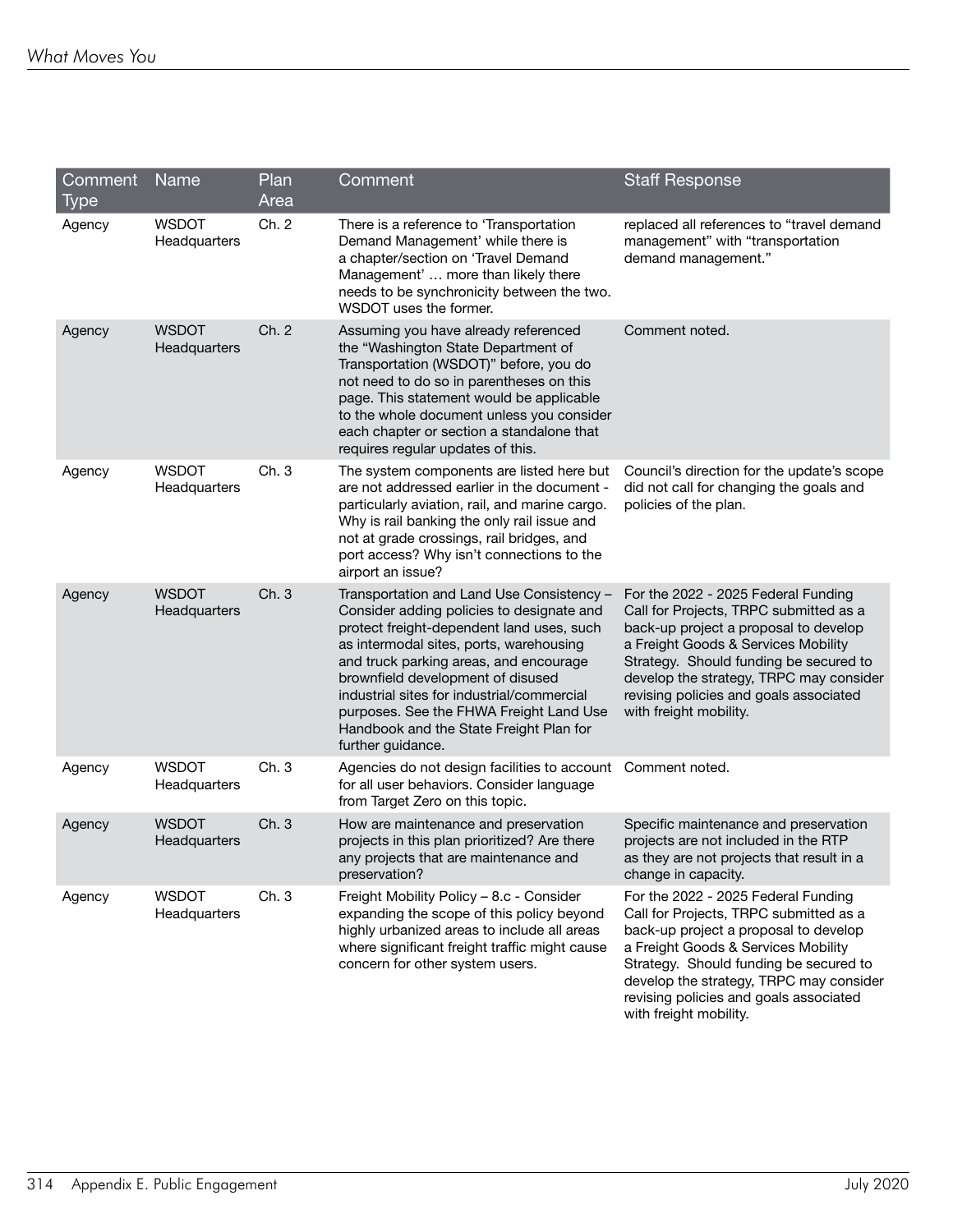| Comment<br><b>Type</b> | <b>Name</b>                  | Plan<br>Area | Comment                                                                                                                                                                                                                                                                                                                                                                                                                                                                                                                                                      | <b>Staff Response</b>                                                                                                                                                                                                                                                                                                                                                                                                                                                                                                                                                                                                                                                                                                                                                                                                                                        |
|------------------------|------------------------------|--------------|--------------------------------------------------------------------------------------------------------------------------------------------------------------------------------------------------------------------------------------------------------------------------------------------------------------------------------------------------------------------------------------------------------------------------------------------------------------------------------------------------------------------------------------------------------------|--------------------------------------------------------------------------------------------------------------------------------------------------------------------------------------------------------------------------------------------------------------------------------------------------------------------------------------------------------------------------------------------------------------------------------------------------------------------------------------------------------------------------------------------------------------------------------------------------------------------------------------------------------------------------------------------------------------------------------------------------------------------------------------------------------------------------------------------------------------|
| Agency                 | <b>WSDOT</b><br>Headquarters | Ch.3         | Freight Mobility Policy - 8.d - Both<br>commercial and residential customers<br>are increasingly shifting their business<br>to e-commerce. This trend, coupled<br>with policies that encourage density in<br>residential and mixed-use areas, has led<br>to increased congestion at curbside and<br>off-street loading areas in all dense areas,<br>not just business/commercial. Consider<br>expanding the policy to include multifamily,<br>mixed-use, government, etc. land uses                                                                          | For the 2022 - 2025 Federal Funding<br>Call for Projects, TRPC submitted as a<br>back-up project a proposal to develop<br>a Freight Goods & Services Mobility<br>Strategy. Should funding be secured to<br>develop the strategy, TRPC may consider<br>revising policies and goals associated<br>with freight mobility.                                                                                                                                                                                                                                                                                                                                                                                                                                                                                                                                       |
| Agency                 | <b>WSDOT</b><br>Headquarters | Ch.3         | Freight Mobility Policy - Consider<br>encouraging local truck parking ordinances<br>to accommodate local freight needs,<br>reduce conflicts with residents, and protect<br>infrastructure.                                                                                                                                                                                                                                                                                                                                                                   | For the 2022 - 2025 Federal Funding<br>Call for Projects, TRPC submitted as a<br>back-up project a proposal to develop<br>a Freight Goods & Services Mobility<br>Strategy. Should funding be secured to<br>develop the strategy, TRPC may consider<br>revising policies and goals associated<br>with freight mobility.                                                                                                                                                                                                                                                                                                                                                                                                                                                                                                                                       |
| Agency                 | <b>WSDOT</b><br>Headquarters | Ch.3         | Importance and Challenges - Consider<br>discussing:<br>• The shift in the way people and<br>businesses receive the goods they need.<br>The shift to online retail has changed travel<br>patterns for trucks as well as people.<br>This trend has also led to a decrease in<br>demand for retail space and an increase in<br>distribution centers being constructed near<br>urban areas.<br>• That volume freight trips in Washington is<br>growing along with the population.<br>• There is a growing demand for<br>commercial truck parking in this region. | For the 2022 - 2025 Federal Funding<br>Call for Projects, TRPC submitted as a<br>back-up project a proposal to develop<br>a Freight Goods & Services Mobility<br>Strategy. Should funding be secured to<br>develop the strategy, TRPC will identify<br>issues and challenges on this issue and<br>may consider revising policies and goals<br>associated with freight mobility.<br>Added the following to page 97:<br>Online retailers continue to change the<br>way people and businesses receive<br>the goods they need, impacting travel<br>patterns for freight, decreasing demand<br>for retail space, and increasing demand<br>for distribution centers located near<br>urban areas.<br>As population increases, the number of<br>freight trips also increases, and there is<br>growing demand for commercial truck<br>parking in the Thurston region. |
| Agency                 | <b>WSDOT</b><br>Headquarters | Ch. 3        | The goal for Rail to 'ensure the continued<br>long term viability' is a survival goal, versus<br>the growth goals for other modes. Why<br>isn't the goal to grow the use of rail? Or<br>at least to ensure an appropriate level of<br>facilities and service to meet the needs of<br>residents and businesses (like aviation)?                                                                                                                                                                                                                               | Council's direction for the update's scope<br>did not call for changing the goals and<br>policies of the plan.                                                                                                                                                                                                                                                                                                                                                                                                                                                                                                                                                                                                                                                                                                                                               |
| Agency                 | <b>WSDOT</b><br>Headquarters | Ch.3         | Policies - consider a policy to work with<br>WSDOT to better integrate intercity<br>passenger rail into the regional multimodal<br>transportation system                                                                                                                                                                                                                                                                                                                                                                                                     | Council's direction for the update's scope<br>did not call for changing the goals and<br>policies of the plan.                                                                                                                                                                                                                                                                                                                                                                                                                                                                                                                                                                                                                                                                                                                                               |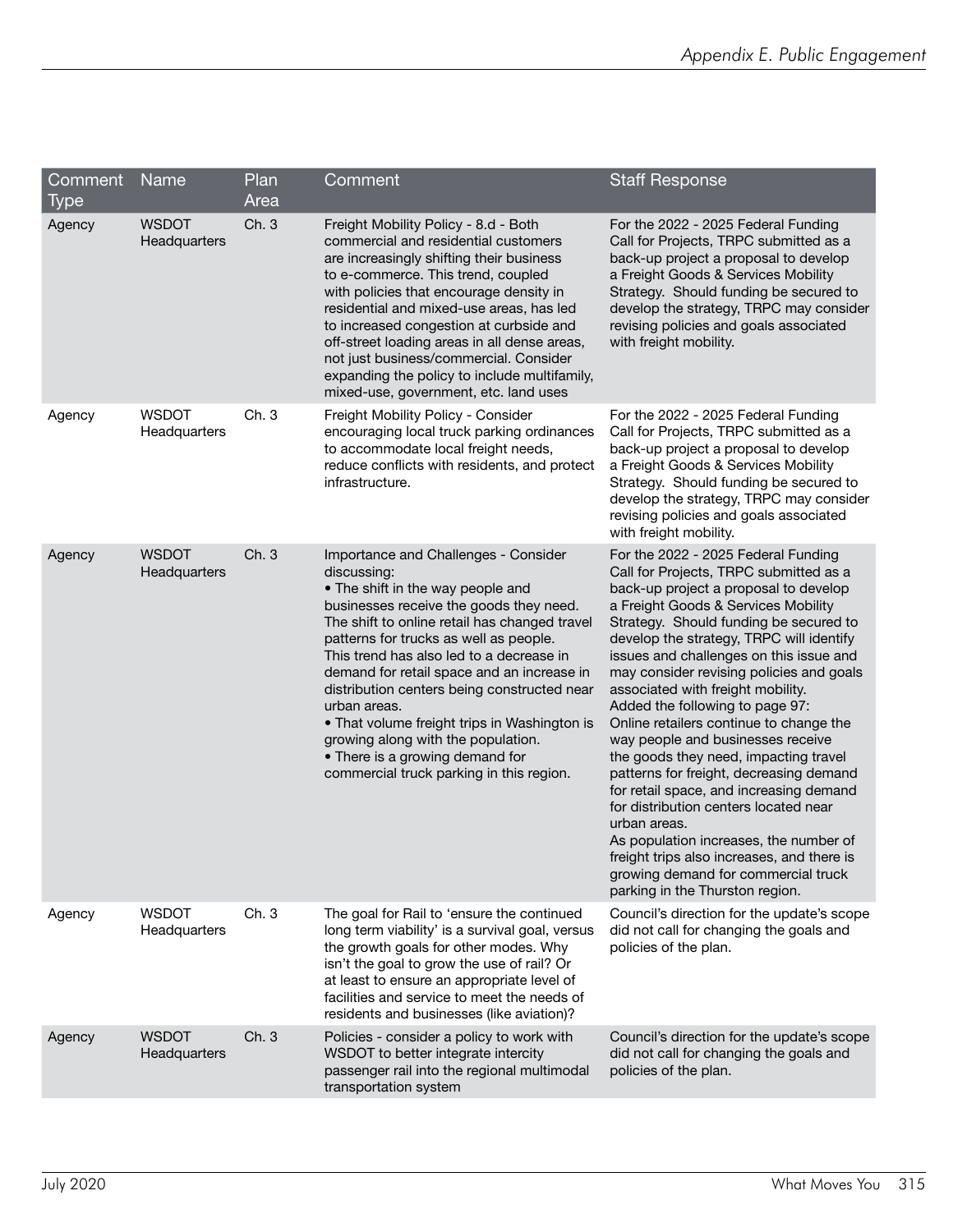| Comment<br>Type | Name                         | Plan<br>Area | Comment                                                                                                                                                                                                                                                                                                                                                                                                                                                                                                                                                                                                               | <b>Staff Response</b>                                                                                                                                                                                                                                                                                                                                                                                                                                                     |
|-----------------|------------------------------|--------------|-----------------------------------------------------------------------------------------------------------------------------------------------------------------------------------------------------------------------------------------------------------------------------------------------------------------------------------------------------------------------------------------------------------------------------------------------------------------------------------------------------------------------------------------------------------------------------------------------------------------------|---------------------------------------------------------------------------------------------------------------------------------------------------------------------------------------------------------------------------------------------------------------------------------------------------------------------------------------------------------------------------------------------------------------------------------------------------------------------------|
| Agency          | <b>WSDOT</b><br>Headquarters | Ch. 3        | suggest changing "freeway and highway<br>analysis" to "statewide multimodal system<br>analysis"                                                                                                                                                                                                                                                                                                                                                                                                                                                                                                                       | Page number doesn't match up to<br>comment. Assuming this is in reference<br>to page 27 as it is the only reference to<br>freeway and highway analysis. Change<br>made.                                                                                                                                                                                                                                                                                                   |
| Agency          | <b>WSDOT</b><br>Headquarters | Ch. 3        | How much air cargo does Olympia handle?<br>And the Port is completing a Habitat<br>Conservation Plan that would provide them<br>an incidental take permit.                                                                                                                                                                                                                                                                                                                                                                                                                                                            | Comment forwarded to the Port of<br>Olympia.<br>Added a new paragraph as follows:<br>"The city of Tumwater and the Port<br>of Olympia are developing a Habitat<br>Conservation Plan to balance growth<br>and preserve endangered three species<br>protected by the Endangered Species<br>Act, including the Mazama pocket<br>gopher (Olympia subspecies). Much of<br>the airport property owned by the Port<br>of Olympia is on soils preferred by the<br>pocket gopher." |
| Agency          | <b>WSDOT</b><br>Headquarters | Ch. 3        | FYI -- The FAA has restrictions on the<br>height of structures but there are no federal<br>or state laws that restrict adjacent land use.<br>There are eligibility requirements for land<br>use for certain FAA funds. And some locals<br>have ordinances for adjacent uses. State<br>law requires locals to consult with WSDOT<br>regarding permits near airports - but this is<br>for a check on the height restrictions.                                                                                                                                                                                           | Comment noted.                                                                                                                                                                                                                                                                                                                                                                                                                                                            |
| Agency          | <b>WSDOT</b><br>Headquarters |              | 112-113 should directly address our<br>current pandemic as a means for how<br>public involvement may have to change -<br>at least giving mention to the importance<br>of new and innovative ways to engage<br>virtually and remotely, while also not losing<br>out on populations that have limited access<br>to digital forms of engagement.                                                                                                                                                                                                                                                                         | Comment noted.                                                                                                                                                                                                                                                                                                                                                                                                                                                            |
| Agency          | <b>WSDOT</b><br>Headquarters | Ch.3         | How does the Regional Transportation<br>Plan relate to state modal plans (Rail Plan,<br>Active Transportation, etc.)? [Policy 17.d]<br>For example, the State Rail Plan specifically<br>mentions the challenges of multimodal<br>connectivity at the Olympia-Lacey Amtrak<br>station. And it refers to work WSDOT is<br>undertaking to expand Amtrak Cascades<br>service and develop an ultra-high speed<br>ground transportation system through<br>Thurston County. There are other topics<br>relevant to Thurston County. It would be<br>great to see this plan tied more specifically<br>to statewide modal plans. | As WSDOT updates state modal plans,<br>TRPC reviews and provides comments to<br>maintain consistency between state and<br>the regional transportaion plan.                                                                                                                                                                                                                                                                                                                |
| Agency          | <b>WSDOT</b><br>Headquarters | Ch. 3        | Paragraph 1, sentence 1: Remove the extra<br>"T"                                                                                                                                                                                                                                                                                                                                                                                                                                                                                                                                                                      | Typo corrected                                                                                                                                                                                                                                                                                                                                                                                                                                                            |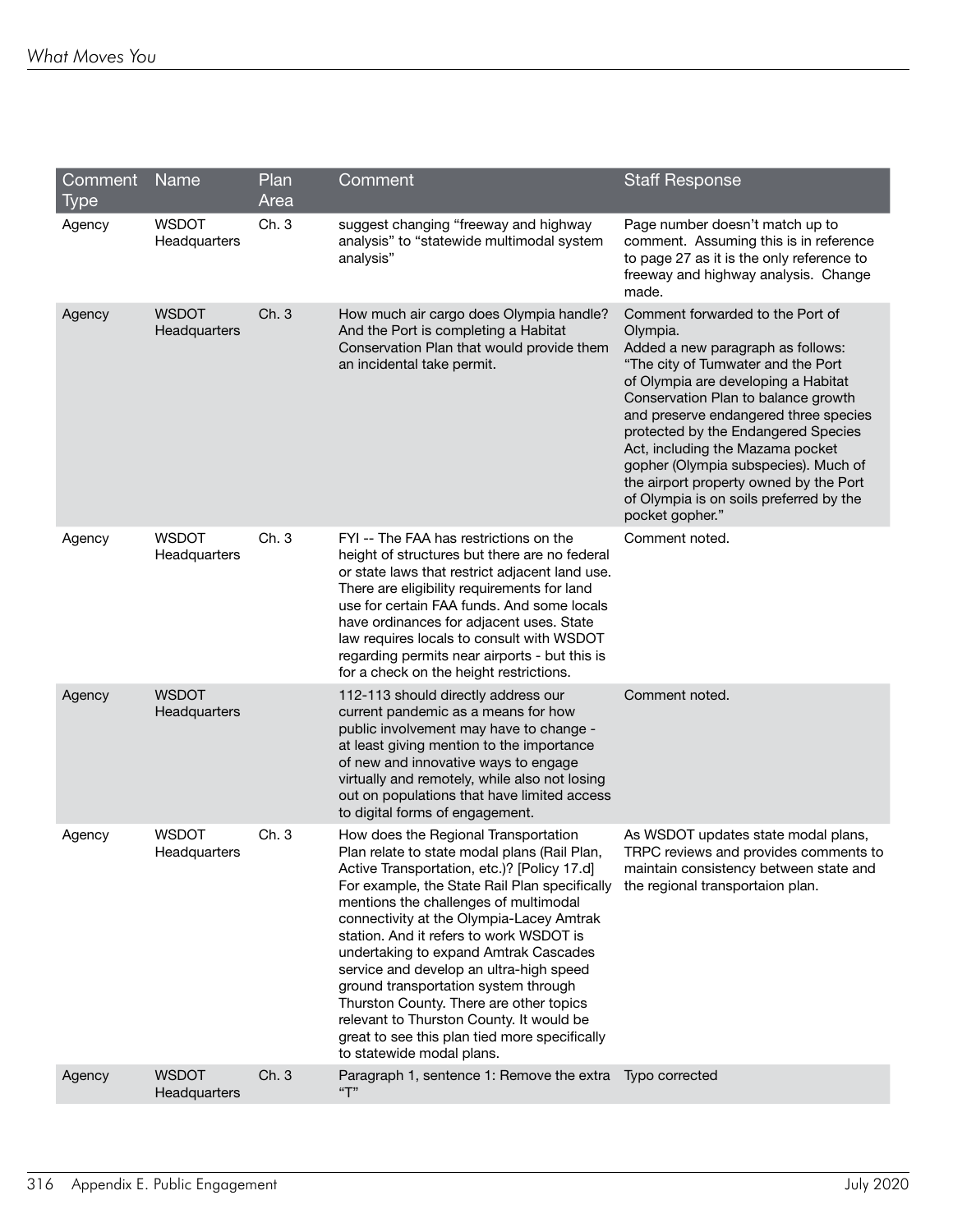| Comment<br><b>Type</b> | Name                         | Plan<br>Area | Comment                                                                                                                                                                                                                                                                                                                                                                                                                                                       | <b>Staff Response</b>                                                                                                                                                                                                                                                                                                                                                                                                                                                                                                                                                                                                                                                                                                                                                                                                                                 |
|------------------------|------------------------------|--------------|---------------------------------------------------------------------------------------------------------------------------------------------------------------------------------------------------------------------------------------------------------------------------------------------------------------------------------------------------------------------------------------------------------------------------------------------------------------|-------------------------------------------------------------------------------------------------------------------------------------------------------------------------------------------------------------------------------------------------------------------------------------------------------------------------------------------------------------------------------------------------------------------------------------------------------------------------------------------------------------------------------------------------------------------------------------------------------------------------------------------------------------------------------------------------------------------------------------------------------------------------------------------------------------------------------------------------------|
| Agency                 | <b>WSDOT</b><br>Headquarters | Ch.3         | FYI -- EJ is a Presidential Executive Order<br>and not part of Title VI of the Civil Rights<br>Act. You can change this to TRPC's Title VI<br>Plan includes compliance with EJ, LEP and<br>Title VI.                                                                                                                                                                                                                                                          | Council's direction for the update's scope<br>did not call for changing the goals and<br>policies of the plan.                                                                                                                                                                                                                                                                                                                                                                                                                                                                                                                                                                                                                                                                                                                                        |
| Agency                 | <b>WSDOT</b><br>Headquarters | Ch.3         | Other Regional Planning Priorities box:<br>The first sentence and bullet appear to<br>have been copied from the previous,<br>intergovernmental section. Consider<br>revising.                                                                                                                                                                                                                                                                                 | Comment noted.                                                                                                                                                                                                                                                                                                                                                                                                                                                                                                                                                                                                                                                                                                                                                                                                                                        |
| Agency                 | <b>WSDOT</b><br>Headquarters | Ch.4         | link does not appear to be current                                                                                                                                                                                                                                                                                                                                                                                                                            | updated link to: https://www.wsdot.<br>wa.gov/about/practical-solutions                                                                                                                                                                                                                                                                                                                                                                                                                                                                                                                                                                                                                                                                                                                                                                               |
| Agency                 | <b>WSDOT</b><br>Headquarters | Ch. 6        | State fuel tax distributions are listed as<br>anticipated to increase in the bottom right<br>bulleted list, along with TBD revenue, and<br>state distributed revenue. These are, more<br>than likely, all out of date at this point in<br>time and you may want to include some<br>indication of the up-in-air nature of many<br>of these sources of revenue, or consider<br>adding a note that these will be updated<br>when the picture becomes more clear. | Added the following call-out box to pg.<br>185:<br>COVID-19 Pandemic and the RTP<br>In response to the outbreak of the<br>COVID-19 pandemic, Governor Inslee<br>issued a series of proclamations and<br>declarations aimed at reducing the<br>spread of the virus in Washington State,<br>including requiring all non-essential<br>workers stay home and stay healthy.<br>As a result, significant changes in how/<br>whether people travel in the Thurston<br>Region occurred. This also has impacted<br>transportation funding. The data<br>and statistics used in this plan were<br>developed prior to the outbreak, and<br>the transportation model and financial<br>forecast do not take into account the<br>radical changes in transportation choices<br>that continues to occur in the region as<br>of the drafting and adoption of this Plan. |
| Agency                 | <b>WSDOT</b><br>Headquarters | Ch. 7        | Paragraph 2, bullet 2: The built environment<br>could also include aesthetics.                                                                                                                                                                                                                                                                                                                                                                                | Comment noted.                                                                                                                                                                                                                                                                                                                                                                                                                                                                                                                                                                                                                                                                                                                                                                                                                                        |
| Agency                 | <b>WSDOT</b><br>Headquarters | Ch. 7        | Air quality, paragraph 1, sentence 3: Will<br>this report be updated for COVID-19<br>considerations?                                                                                                                                                                                                                                                                                                                                                          | no.                                                                                                                                                                                                                                                                                                                                                                                                                                                                                                                                                                                                                                                                                                                                                                                                                                                   |
| Agency                 | <b>WSDOT</b><br>Headquarters | Ch. 7        | Paragraph 2, sentence 1: Remove the extra<br>" ".                                                                                                                                                                                                                                                                                                                                                                                                             | Typo corrected                                                                                                                                                                                                                                                                                                                                                                                                                                                                                                                                                                                                                                                                                                                                                                                                                                        |
| Agency                 | <b>WSDOT</b><br>Headquarters | Ch. 7        | Built environment, paragraph 1, sentence<br>1: Consider replacing "man-made" with a<br>gender neutral word such as "engineered"<br>or "human-made."                                                                                                                                                                                                                                                                                                           | three references to "man-made" updated<br>to be gender neutral.                                                                                                                                                                                                                                                                                                                                                                                                                                                                                                                                                                                                                                                                                                                                                                                       |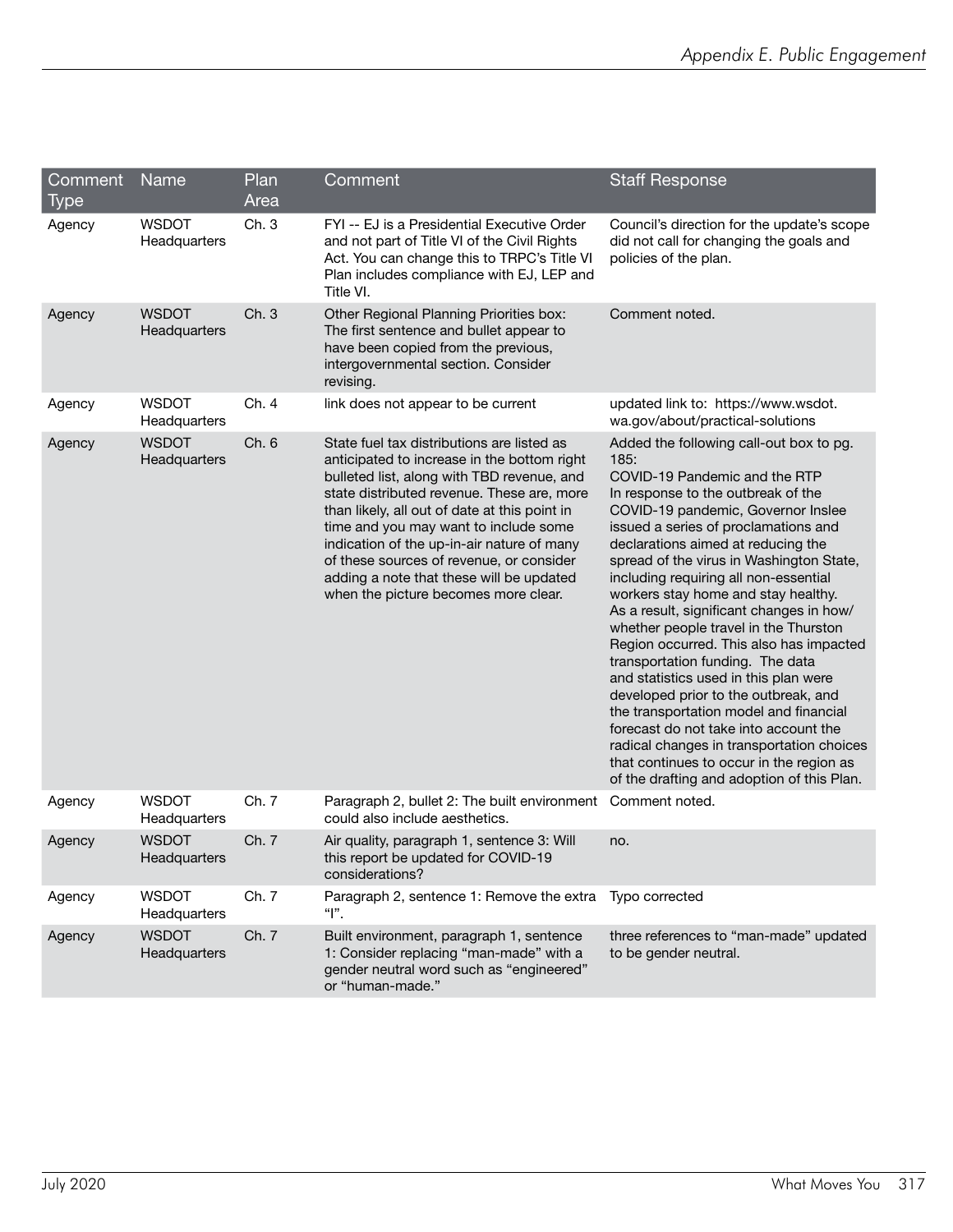| Comment<br>Type | Name                         | Plan<br>Area      | Comment                                                                                                                                                                                                                                                                                                                                                                                                                                                                                                                                                                     | <b>Staff Response</b>                                                                                                                                                                                                                                                                                                                                                                                                                                             |
|-----------------|------------------------------|-------------------|-----------------------------------------------------------------------------------------------------------------------------------------------------------------------------------------------------------------------------------------------------------------------------------------------------------------------------------------------------------------------------------------------------------------------------------------------------------------------------------------------------------------------------------------------------------------------------|-------------------------------------------------------------------------------------------------------------------------------------------------------------------------------------------------------------------------------------------------------------------------------------------------------------------------------------------------------------------------------------------------------------------------------------------------------------------|
| Agency          | <b>WSDOT</b><br>Headquarters | Ch. 7             | Paragraph 2, sentence 1: Consider adding<br>"homelessness" after "income" and "and<br>cognitive" after "physical".                                                                                                                                                                                                                                                                                                                                                                                                                                                          | text modified from:<br>"The region's policy makers strongly<br>support transportation options serving<br>all the system's users, especially those<br>who face challenges due to language,<br>income, age, or physical ability."<br>to:<br>"The region's policy makers strongly<br>support transportation options serving<br>all the system's users, especially those<br>who face challenges due to language,<br>income, age, or ability."                         |
| Agency          | <b>WSDOT</b><br>Headquarters | Ch. 7             | Not all WSF terminals are currently resistant<br>to rising sea levels                                                                                                                                                                                                                                                                                                                                                                                                                                                                                                       | text modified from:<br>"Such terminals are generally resistant to<br>rising sea levels. However, more<br>extreme storm events, accompanied by<br>larger waves, sediment, and debris,<br>could pose safety and operational<br>challenges."<br>to:<br>"Not all terminals are generally resistant<br>to rising sea levels, and more extreme<br>storm events, accompanied by larger<br>waves, sediment, and debris, could pose<br>safety and operational challenges." |
| Agency          | <b>WSDOT</b><br>Headquarters | App. C            | WSDOT recently published the 2019<br>update to the FGTS report along with<br>an interactive online map application.<br>Please check to make sure this map and<br>other referece to freight corridors, annual<br>tonnage, and truck counts are up-to-date.<br>2019 FGTS web link: www.wsdot.wa.gov/<br>freight/fgts                                                                                                                                                                                                                                                          | map updated                                                                                                                                                                                                                                                                                                                                                                                                                                                       |
| Agency          | <b>WSDOT</b><br>Headquarters | App. C            | Consider adding T-3 truck routes, First/Last<br>Mile Connectors, and Critical Urban/Critical<br>Rural freight routes to this map, and to the<br>description of the existing freight network<br>in this region. Many of the truck routes<br>through Olympia are T-3 corridors and<br>do not show on this map. Also, consider<br>adding any designated manufacturing,<br>industrial, warehousing, retail, etc. zones<br>to this map to paint a broader picture<br>of freight origins and destinations in the<br>region. 2019 FGTS web link: www.wsdot.<br>wa.gov/freight/fgts | For readability purposes, T-3 truck routes<br>were left off this map.<br>Added the following statement to the<br>map:<br>"For more information on FGTS, see<br>www.wsdot.wa.gov/freight/fgts."                                                                                                                                                                                                                                                                    |
| Agency          | <b>WSDOT</b><br>Headquarters | App. B,<br>App. C | Maps straddling two pages that don't line<br>up are visually challenging--would love to<br>see them as 11x17s                                                                                                                                                                                                                                                                                                                                                                                                                                                               | Comment noted.                                                                                                                                                                                                                                                                                                                                                                                                                                                    |
| Agency          | <b>WSDOT</b><br>Headquarters | App. D            | Reference to 23 CFR 450.322 should be<br>updated to 23 CFR 450.324 (see p. 289)                                                                                                                                                                                                                                                                                                                                                                                                                                                                                             | Typo corrected                                                                                                                                                                                                                                                                                                                                                                                                                                                    |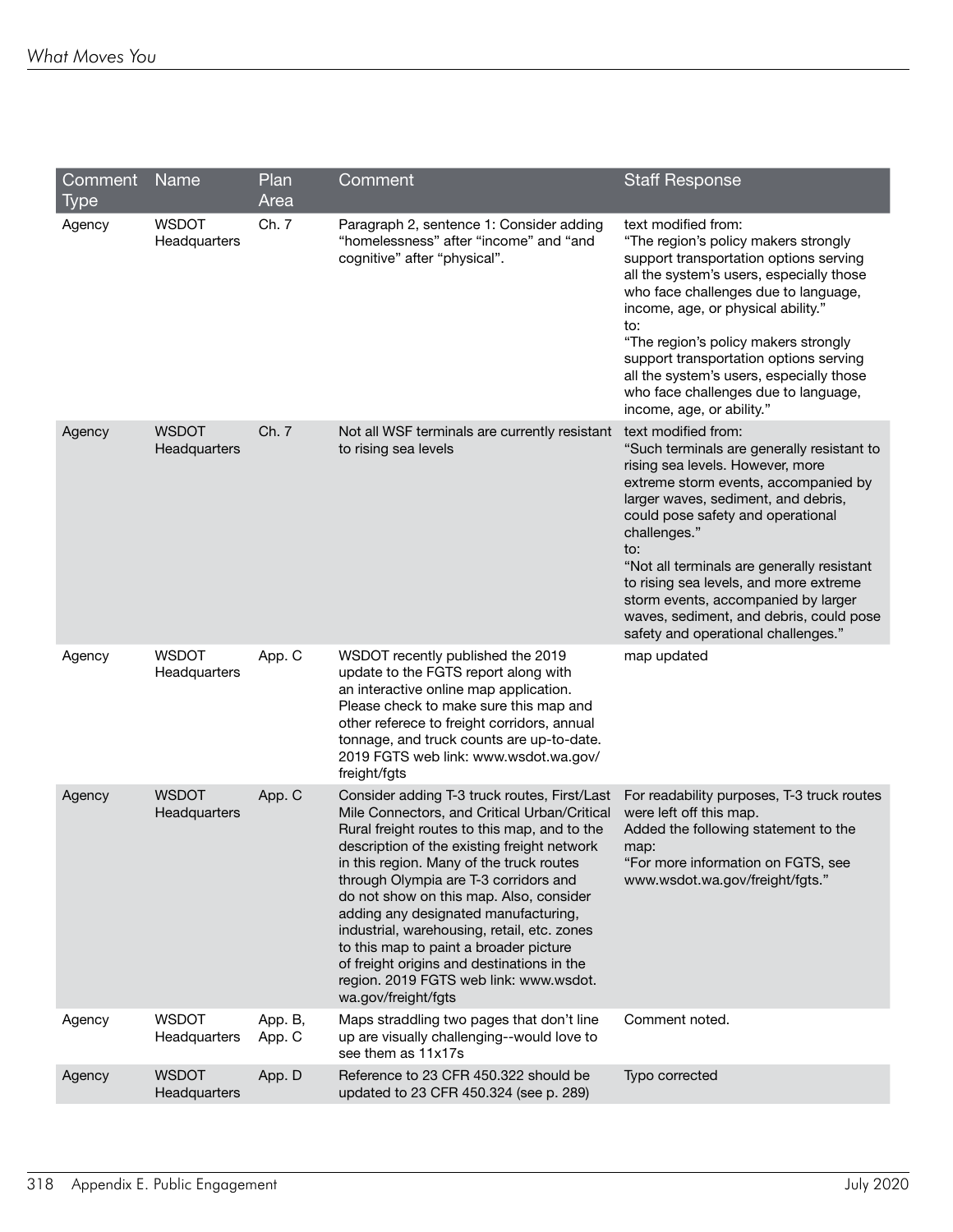| Comment<br>Type | Name                         | Plan<br>Area      | Comment                                                                                                                                                                                                                                                                                                                                          | <b>Staff Response</b>                                                                                                                                                                                                                                                                                                                                                                                                                                                                                                                                                                                                                                                                                                                                                                                                                                |
|-----------------|------------------------------|-------------------|--------------------------------------------------------------------------------------------------------------------------------------------------------------------------------------------------------------------------------------------------------------------------------------------------------------------------------------------------|------------------------------------------------------------------------------------------------------------------------------------------------------------------------------------------------------------------------------------------------------------------------------------------------------------------------------------------------------------------------------------------------------------------------------------------------------------------------------------------------------------------------------------------------------------------------------------------------------------------------------------------------------------------------------------------------------------------------------------------------------------------------------------------------------------------------------------------------------|
| Agency          | <b>WSDOT</b><br>Headquarters | App. E,<br>App. G | See placeholder for SEPA determination<br>on p. 316, is this also needed for AQ<br>determination on p.340?                                                                                                                                                                                                                                       | Will include the Air Quality determination<br>letter post-adoption at the beginning of<br>the plan just after the adopting resolution<br>(which will be just after the cover page).                                                                                                                                                                                                                                                                                                                                                                                                                                                                                                                                                                                                                                                                  |
| Agency          | <b>WSDOT</b><br>Headquarters | App. H            | Rail Plan reference should be 2019 or 2020<br>since the link goes to the current version of<br>the plan                                                                                                                                                                                                                                          | Change made.                                                                                                                                                                                                                                                                                                                                                                                                                                                                                                                                                                                                                                                                                                                                                                                                                                         |
| Agency          | Intercity<br>Transit         | General           | Thank you for providing Intercity Transit<br>the opportunity to review the draft 2045<br>Regional Transportation Plan. Enclosed,<br>please find a PDF with Intercity Transit's<br>suggested in-text edits and comments.<br>Great work updating this foundational<br>document for the Thurston region's<br>transportation system.                 | Comment noted.                                                                                                                                                                                                                                                                                                                                                                                                                                                                                                                                                                                                                                                                                                                                                                                                                                       |
| Agency          | Intercity<br>Transit         | Ch. 1             | It might be too early to draw any firm<br>conclusions about the lasting effect of<br>the coronavirus pandemic, but it could<br>be worth noting here that "Global growth<br>slowed down considerably in 2020 due to<br>the coronavirus pandemic, posing many<br>economic challenges that may have lasting<br>effects on local sales tax revenue." | Added the following call-out box to pg.<br>30:<br>COVID-19 Pandemic and the RTP<br>In response to the outbreak of the<br>COVID-19 pandemic, Governor Inslee<br>issued a series of proclamations and<br>declarations aimed at reducing the<br>spread of the virus in Washington State,<br>including requiring all non-essential<br>workers stay home and stay healthy.<br>As a result, significant changes in how/<br>whether people travel in the Thurston<br>Region occurred. This also has impacted<br>transportation funding. The data<br>and statistics used in this plan were<br>developed prior to the outbreak, and<br>the transportation model and financial<br>forecast do not take into account the<br>radical changes in transportation choices<br>that continues to occur in the region as<br>of the drafting and adoption of this Plan. |
| Agency          | Intercity<br>Iransıt         | Ch. 2             | These figures are likely higher now. This<br>should be considered an regionally sig.<br>project.                                                                                                                                                                                                                                                 | Operational projects are not considered<br>regionally significant at this time because<br>they are not included in the travel<br>demand model.                                                                                                                                                                                                                                                                                                                                                                                                                                                                                                                                                                                                                                                                                                       |
| Agency          | Intercity<br>Transit         | Ch. 3             | You might consider ending this sentence<br>with "if new buildings are out of scale or<br>designed poorly." Infill, in and of itself,<br>doesn't necessarily change neighborhood<br>character. Scale and design can. This is an<br>important distinction to make.                                                                                 | text modified from:<br>"While infill improves the delivery of<br>government services - like transit - it<br>can also change the local neighborhood<br>character."<br>to:<br>"While infill improves the delivery of<br>government services - like transit -<br>residents may worry about a change in<br>the local neighborhood character."                                                                                                                                                                                                                                                                                                                                                                                                                                                                                                            |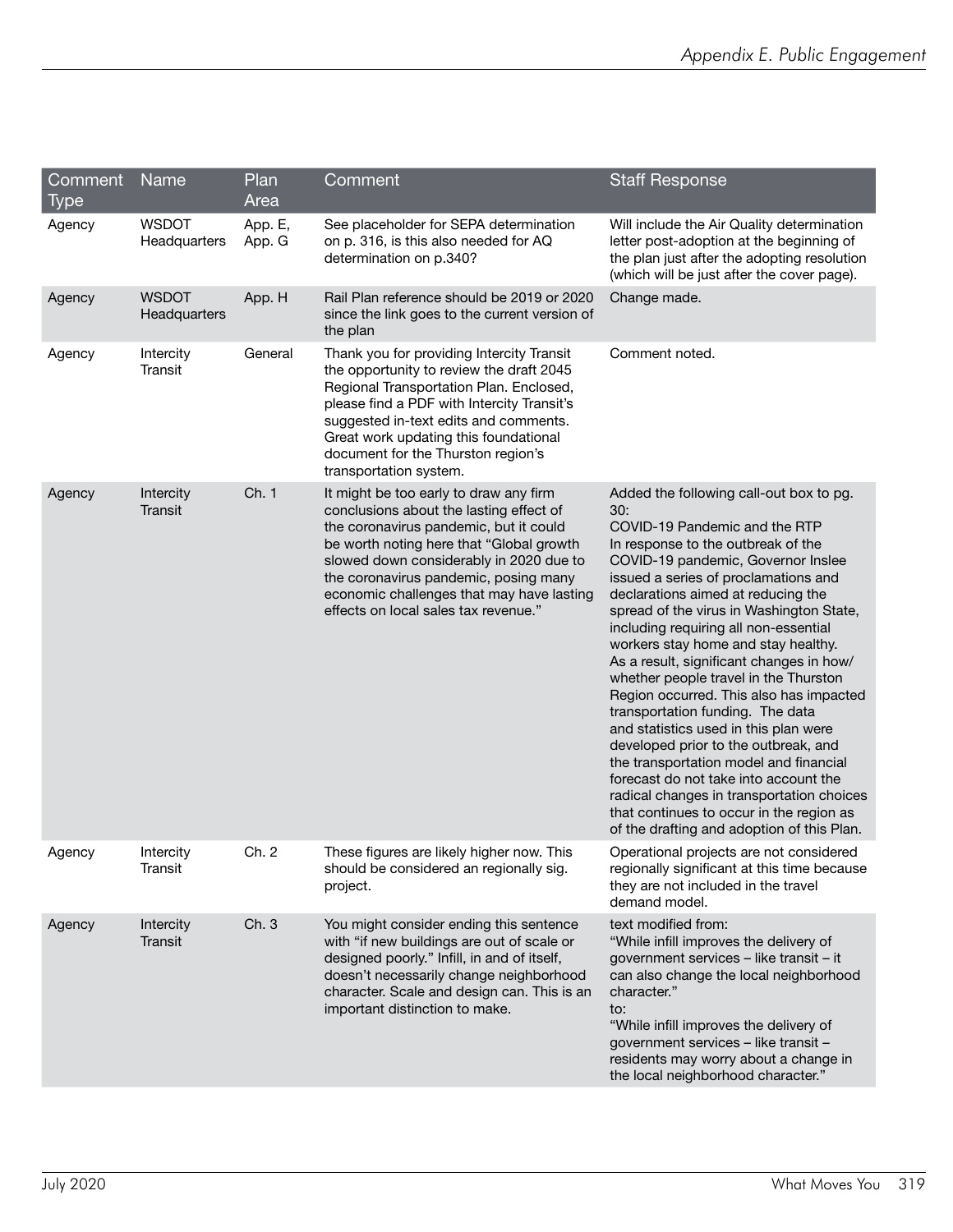| Comment<br><b>Type</b> | Name                        | Plan<br>Area | Comment                                                                                                                                                                                                                                                                                                                                                                                                                                        | <b>Staff Response</b>                                                                                                                                                                                                                                                      |
|------------------------|-----------------------------|--------------|------------------------------------------------------------------------------------------------------------------------------------------------------------------------------------------------------------------------------------------------------------------------------------------------------------------------------------------------------------------------------------------------------------------------------------------------|----------------------------------------------------------------------------------------------------------------------------------------------------------------------------------------------------------------------------------------------------------------------------|
| Agency                 | Intercity<br>Transit        | Ch. 5        | IT uses the term "zero-fare" instead of<br>"fare-free" transit. The distinction here is<br>that we all really pay for transit via sales<br>tax, so it's not "free."                                                                                                                                                                                                                                                                            | Comment noted.                                                                                                                                                                                                                                                             |
| Agency                 | Intercity<br>Transit        | Ch. 6        | IT Authority will review the transportation<br>improvement program this year. No<br>changes of note now.                                                                                                                                                                                                                                                                                                                                       | Comment noted.                                                                                                                                                                                                                                                             |
| Agency                 | Intercity<br>Transit        | Ch. 6        | Perhaps note somewhere in the RTP that<br>the region's urbanized area will likely be<br>designated a Transportation Management<br>Area after the 2020 census. If known,<br>perhaps note when our region will receive<br>additional STP and TAP funding (2022),<br>how much (formula?).                                                                                                                                                         | Comment noted.                                                                                                                                                                                                                                                             |
| Agency                 | Intercity<br><b>Transit</b> | App. B       | Add a column with 2019 data for FR, VP<br>and DAL                                                                                                                                                                                                                                                                                                                                                                                              | Add a new column for 2019:<br>Fixed-route:                                                                                                                                                                                                                                 |
| Agency                 | Intercity<br>Transit        | App. C       | Please add the following to this map:<br>The new Route 65 (NE Lacey)<br>The new IT Paratransit/Dial-A-Lift boundary<br>(includes buffer around Rt. 65) and add to<br>the legend.<br>Greyhound and FlixBus<br>Mason, GH transit routes                                                                                                                                                                                                          | Revised Map C-3 per IT's comments.<br>Did not add the Greyhound and FlixBus<br>routes, but did add a note that service is<br>available via the two providers to Seattle<br>and Portland.                                                                                   |
| Agency                 | Intercity<br><b>Transit</b> | App. L       | EP recommends that this should be listed<br>as regionally significant because it is tied<br>to the BRT light and other projects that are<br>listed as regionally significant.                                                                                                                                                                                                                                                                  | Operational projects are not considered<br>regionally significant at this time because<br>they are not included in the travel<br>demand model.                                                                                                                             |
| Agency                 | Intercity<br>Transit        | App. C       | My colleagues suggest that TRPC add a<br>few more items to the transit map (C-3) in<br>the plan's appendix:                                                                                                                                                                                                                                                                                                                                    | Please add IT's new NE Lacey route --<br>Rt. 65 (see attached) – and the expanded<br>Dial-A-Lift boundary (also attached).<br>$\bullet$                                                                                                                                    |
| <b>Air Quality</b>     | <b>EPA</b>                  | App. G       | This is the "TRPC What Moves You 2045<br>RTP" correct? The text says 2040, but I<br>believe that was in error.                                                                                                                                                                                                                                                                                                                                 | Typo corrected                                                                                                                                                                                                                                                             |
| <b>Air Quality</b>     | <b>EPA</b>                  | App. G       | The text correctly indicates that aside from<br>the regional emissions analysis not being<br>required because of the LMP, all other<br>aspects of 40 CFR Part 93 Subpart A are in<br>effect. Well done! The text then lists several<br>sections of the rule. I suggest putting<br>the phrase in bold in the text: "However,<br>all other transportation conformity<br>requirements of 40 CFR Part 93 Subpart A<br>continue to apply, such as:" | text modified from:<br>"However, all other transportation<br>conformity requirements of 40 CFR Part<br>93 Subpart A continue to apply."<br>to:<br>"However, all other transportation<br>conformity requirements of 40 CFR Part<br>93 Subpart A continue to apply, such as: |
| <b>Air Quality</b>     | <b>EPA</b>                  | App. G       | should "process" be "processes"? I keep<br>going back and forth.                                                                                                                                                                                                                                                                                                                                                                               | Comment noted.                                                                                                                                                                                                                                                             |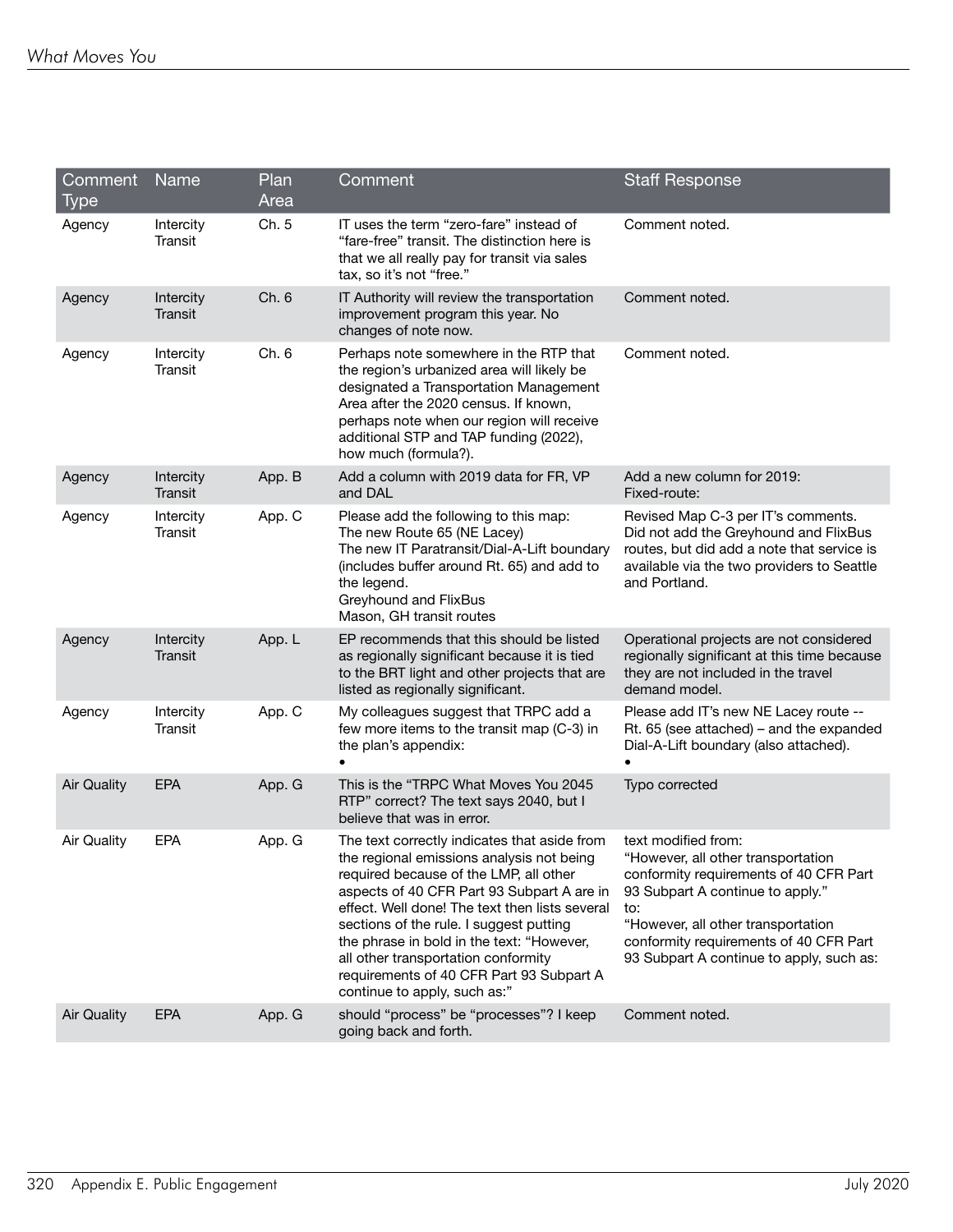| Comment<br>Type    | Name       | Plan<br>Area | Comment                                                                                                                                                                                                                                                                                                                                                                                                    | <b>Staff Response</b>                                                                                                                                                                                                                                                                                                                                                                     |
|--------------------|------------|--------------|------------------------------------------------------------------------------------------------------------------------------------------------------------------------------------------------------------------------------------------------------------------------------------------------------------------------------------------------------------------------------------------------------------|-------------------------------------------------------------------------------------------------------------------------------------------------------------------------------------------------------------------------------------------------------------------------------------------------------------------------------------------------------------------------------------------|
| <b>Air Quality</b> | <b>EPA</b> | App. G       | Regarding public comment: those are<br>responded to prior to action by TRPC,<br>correct? Would be good to indicate in<br>the text on this page that something is<br>done with public comment. Also - is it the<br>transportation policy committee that takes<br>action?                                                                                                                                    | Text modified from:<br>"Any public comment received during the<br>public comment period will be presented<br>to TRPC before they take action."<br>to:<br>"Any public comment received during the<br>public comment period will considered<br>by the Technical Advisory Committee<br>and the Transportation Policy Board<br>before being presented to TRPC for final<br>action."           |
| <b>Air Quality</b> | <b>EPA</b> | App. G       | TRPC's approach to monitoring conformity<br>is established in the maintenance plan. It<br>is the SIP/maintenance plan that set the<br>6.3% growth rate. Consultation occurs<br>with the Air Quality Consultation Group,<br>but it is to make sure each agency agrees<br>with the approach, that the area is in fact<br>below the 6.3%, etc. This paragraph is a bit<br>confusing.                          | text modified from:<br>"TRPC's approach to monitoring<br>conformity - with concurrence from the<br>state's Air Quality Consultation Group -<br>is based on analyzing"<br>to:<br>"TRPC's approach to monitoring<br>conformity is established in the<br>maintenance plan. Conformity is based<br>on analyzing"                                                                              |
| <b>Air Quality</b> | <b>EPA</b> | App. G       | Also, in some places the text uses "%"<br>and in other places uses "percent." Please<br>choose one.                                                                                                                                                                                                                                                                                                        | changes made for consistency.                                                                                                                                                                                                                                                                                                                                                             |
| <b>Air Quality</b> | EPA        | App. G       | the text mentions projected VMT, but<br>should it remind the reader that not only<br>does that projection take into account the<br>anticipated roadway projects, but also<br>employment and population growth?                                                                                                                                                                                             | text modified from:<br>"The assessment is based on projected<br>VMT for all Regional Projects anticipated<br>to be operational by the end of the<br>forecast period."<br>to:<br>"The assessment is based on projected<br>VMT for all Regional Projects anticipated<br>to be operational by the end of the<br>forecast period as well as anticipated<br>population and employment growth." |
| <b>Air Quality</b> | EPA        | Ch. 7        | On a separate note, there is a typo<br>or two in Chapter 7 "Environmental<br>Considerations."                                                                                                                                                                                                                                                                                                              | Comment noted.                                                                                                                                                                                                                                                                                                                                                                            |
| <b>Air Quality</b> | <b>EPA</b> | General      | Finally, my last comment: I really, really<br>anticipated that they would have a<br>sentence or two in here about how their<br>PM10 maintenance period concludes<br>on 12/4/2020. After that, they have no<br>continuing conformity requirements,<br>whether transportation, project-level, or<br>general. And that they would be able to<br>look forward to NOT getting persnickety<br>comments from EPA. | Comment noted.                                                                                                                                                                                                                                                                                                                                                                            |
| Air Quality        | Ecology    | General      | I agree with others that the draft 2045 TRC<br>Transportation Plan conforms with the<br>Thurston PM10 AQ Plan.                                                                                                                                                                                                                                                                                             | Comment noted.                                                                                                                                                                                                                                                                                                                                                                            |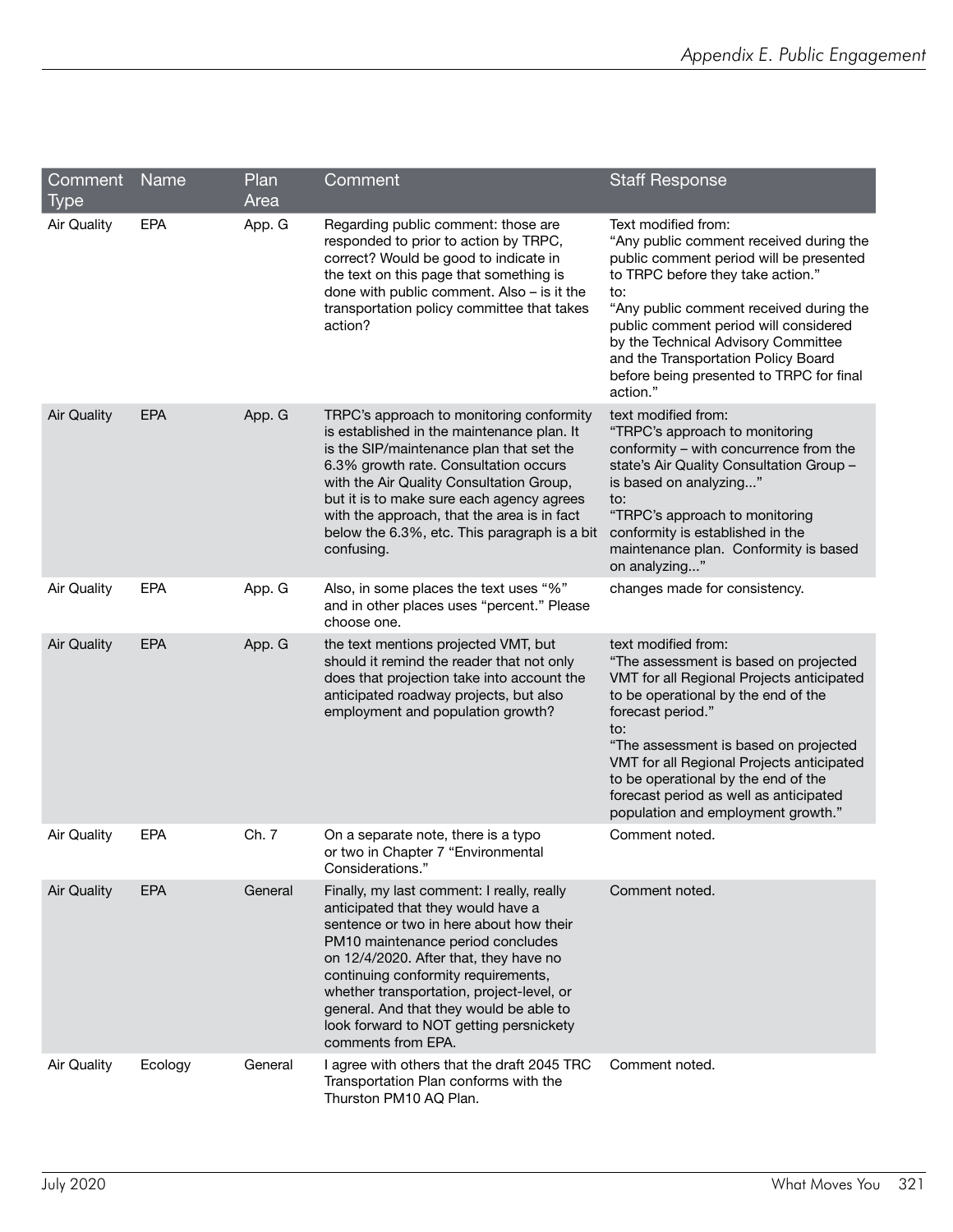| Comment<br><b>Type</b> | Name        | Plan<br>Area | Comment                                                                                                                                                                                                                                                                                                                                                                                                                                                                                       | <b>Staff Response</b>                                                                                                                                                                                                                                                                    |
|------------------------|-------------|--------------|-----------------------------------------------------------------------------------------------------------------------------------------------------------------------------------------------------------------------------------------------------------------------------------------------------------------------------------------------------------------------------------------------------------------------------------------------------------------------------------------------|------------------------------------------------------------------------------------------------------------------------------------------------------------------------------------------------------------------------------------------------------------------------------------------|
| Agency                 | Ecology     |              | In the definitions section, I suggest the<br>following as a more accurate definition for<br>"Conformity". (I highlighted my italicized<br>changes in yellow.)<br>Conformity<br>The intergovernmental process in which<br>transportation plans and spending<br>programs are reviewed to ensure that<br>they are consistent comply with state and<br>federal clean air requirements.                                                                                                            | Change made.                                                                                                                                                                                                                                                                             |
| Agency                 | Ecology     | Ch. 5        | Table 5-1: This table includes household<br>and jobs figures for all of Pierce County<br>and K-12 and College FTE Enrollment<br>figures for the modeled area of Pierce<br>County. I did not find an explanation for<br>the choice of all Pierce County versus<br>modeled area of Pierce County. What is<br>the "modeled area" for Pierce County? I<br>found the choice to use confusing.                                                                                                      | Comment noted.                                                                                                                                                                                                                                                                           |
| Agency                 | Ecology     | Ch. 5        | Figure 5-3: I found "Built Environment" to<br>be an odd and uninformative choice for a<br>"Source of Greenhouse Gas Emissions".<br>See list of Washington's GHG sectors<br>below.<br>Greenhouse gas sectors<br>Ecology categorized greenhouse gas<br>emissions into the following sectors:<br>• Transportation.<br>• Electricity consumption.3<br>• Residential, commercial, and industrial.4<br>• Fossil fuel industry.5<br>• Waste management.<br>· Industrial processes.6<br>• Agriculture | The data for greenhouse gas emissions<br>comes from the Thurston Climate Action<br>Team. This information is also used in<br>the Thurston Climate Mitigation Plan.<br>For consistency with this data source<br>and other regional plans, we will continue<br>to use terms already cited. |
| General                | Peter Dowty | General      | Thank you for your work on the draft plan<br>and the opportunity to submit comments.                                                                                                                                                                                                                                                                                                                                                                                                          | Comment noted.                                                                                                                                                                                                                                                                           |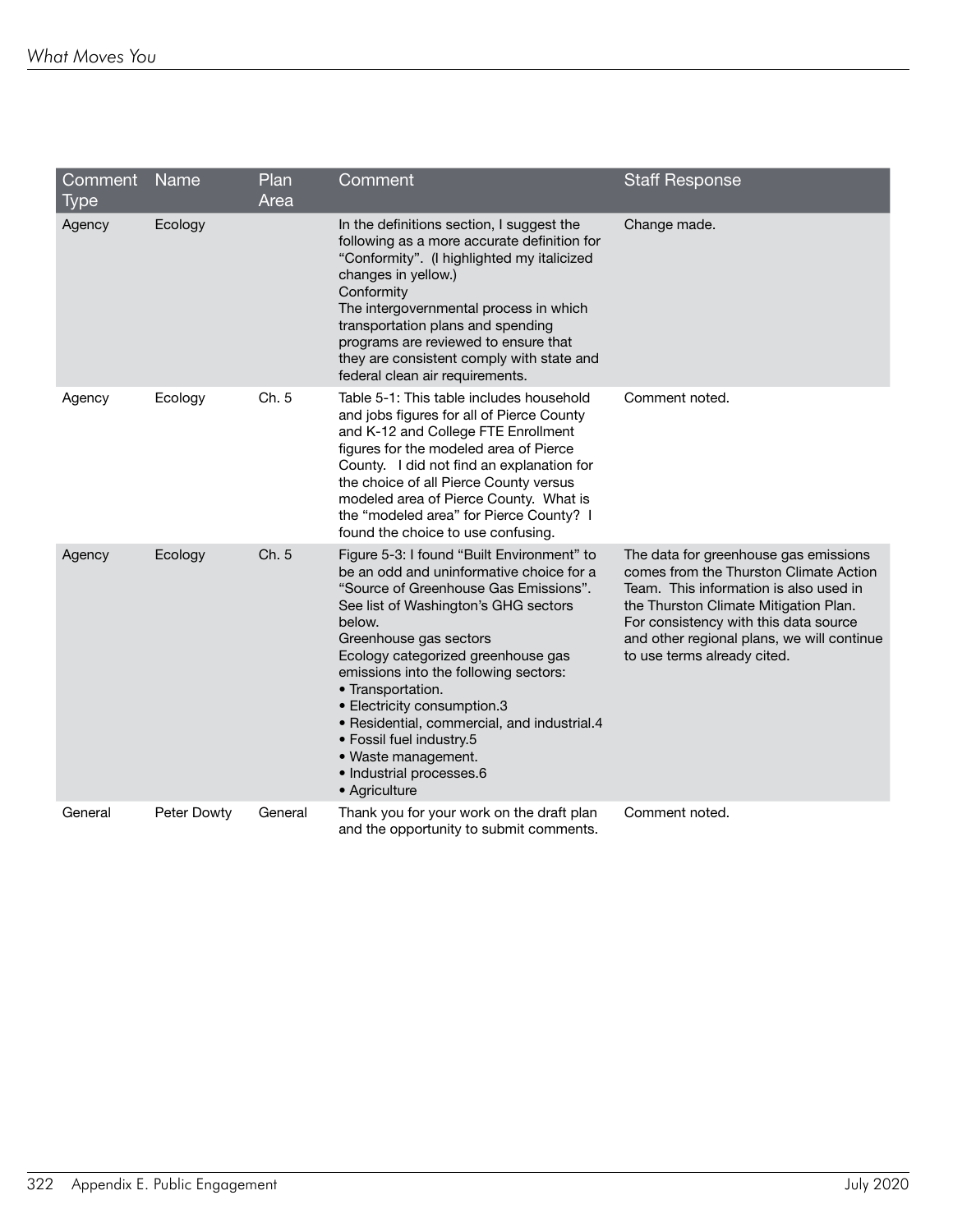| Comment<br>Type | Name        | Plan<br>Area | Comment                                                                                                                                                                                                                                                                                                                                                                                                                                                                                                                                                                                                                                                                                                                                                                                                                                                                                                             | <b>Staff Response</b>                                                                                                                                                                                                                                                                                                  |
|-----------------|-------------|--------------|---------------------------------------------------------------------------------------------------------------------------------------------------------------------------------------------------------------------------------------------------------------------------------------------------------------------------------------------------------------------------------------------------------------------------------------------------------------------------------------------------------------------------------------------------------------------------------------------------------------------------------------------------------------------------------------------------------------------------------------------------------------------------------------------------------------------------------------------------------------------------------------------------------------------|------------------------------------------------------------------------------------------------------------------------------------------------------------------------------------------------------------------------------------------------------------------------------------------------------------------------|
| General         | Peter Dowty | Ch. 3        | I have a non-professional interest in rail and<br>my comments pertain to this component of<br>the plan. While the possibility of expanded<br>passenger rail service in the future is of<br>interest to me, my main interest in this plan<br>is the planning commission's thinking on<br>the existing freight service.<br>My reading of the existing section on rail<br>(pps. 106-107) is that, in a very general<br>sense, the plan is supportive of the use of<br>rail and the immediate goal is to preserve<br>rail infrastructure and right-of-way to be<br>available for any future rail demands/<br>projects. This strikes me as a defensive<br>posture that does not speak to a forward<br>looking vision.<br>I think the plan would be improved with<br>respect to rail by including more detail<br>on the current freight rail situation and by<br>including some vision for freight rail in the<br>county. | For the 2022 - 2025 Federal Funding<br>Call for Projects, TRPC submitted as a<br>back-up project a proposal to develop<br>a Freight Goods & Services Mobility<br>Strategy. Should funding be secured to<br>develop the strategy, TRPC may consider<br>revising policies and goals associated<br>with freight mobility. |
| General         | Peter Dowty | App. C       | Map C-4 (p.256-7). This map lists active<br>railroad in the legend, but the active rail is<br>not indicated on the map. The map needs<br>to be updated to show the active rail.                                                                                                                                                                                                                                                                                                                                                                                                                                                                                                                                                                                                                                                                                                                                     | map updated                                                                                                                                                                                                                                                                                                            |
| General         | Peter Dowty | App. L       | Karen Fraser Trail (p.426). The text states<br>the planned project will include acquisition<br>of the existing rail line. Will this entail<br>retiring this "St. Clair" section of rail?<br>This is relevant to the broader goals for<br>freight rail in the county. This line serves<br>one of the few remaining rail customers<br>in the county. If this project will terminate<br>freight rail service to this customer this<br>constitutes retrenchment of the freight rail<br>infrastructure. Is this part of the planned<br>project and is this consistent with the<br>broader vision for freight rail in the county?                                                                                                                                                                                                                                                                                         | Depends on how it's acquired. Currently,<br>there is no specific implementation<br>strategy on acquring the right-of-way.<br>Comment forwarded to Thurston County.                                                                                                                                                     |
| General         | Peter Dowty | Ch. 3        | Rail section (p.106-107). I would like to<br>see this section include some detail on the<br>current status of freight rail in the county<br>and some vision for the role of freight rail in<br>the county. For example, by my tally, there<br>are currently eight premises served by rail<br>spurs in the county but only six active rail<br>customers. These numbers seem quite<br>small and the locations seem relevant to<br>the planning process (see my map below).                                                                                                                                                                                                                                                                                                                                                                                                                                            | Council's direction for the update's scope<br>did not call for changing the goals and<br>policies of the plan.                                                                                                                                                                                                         |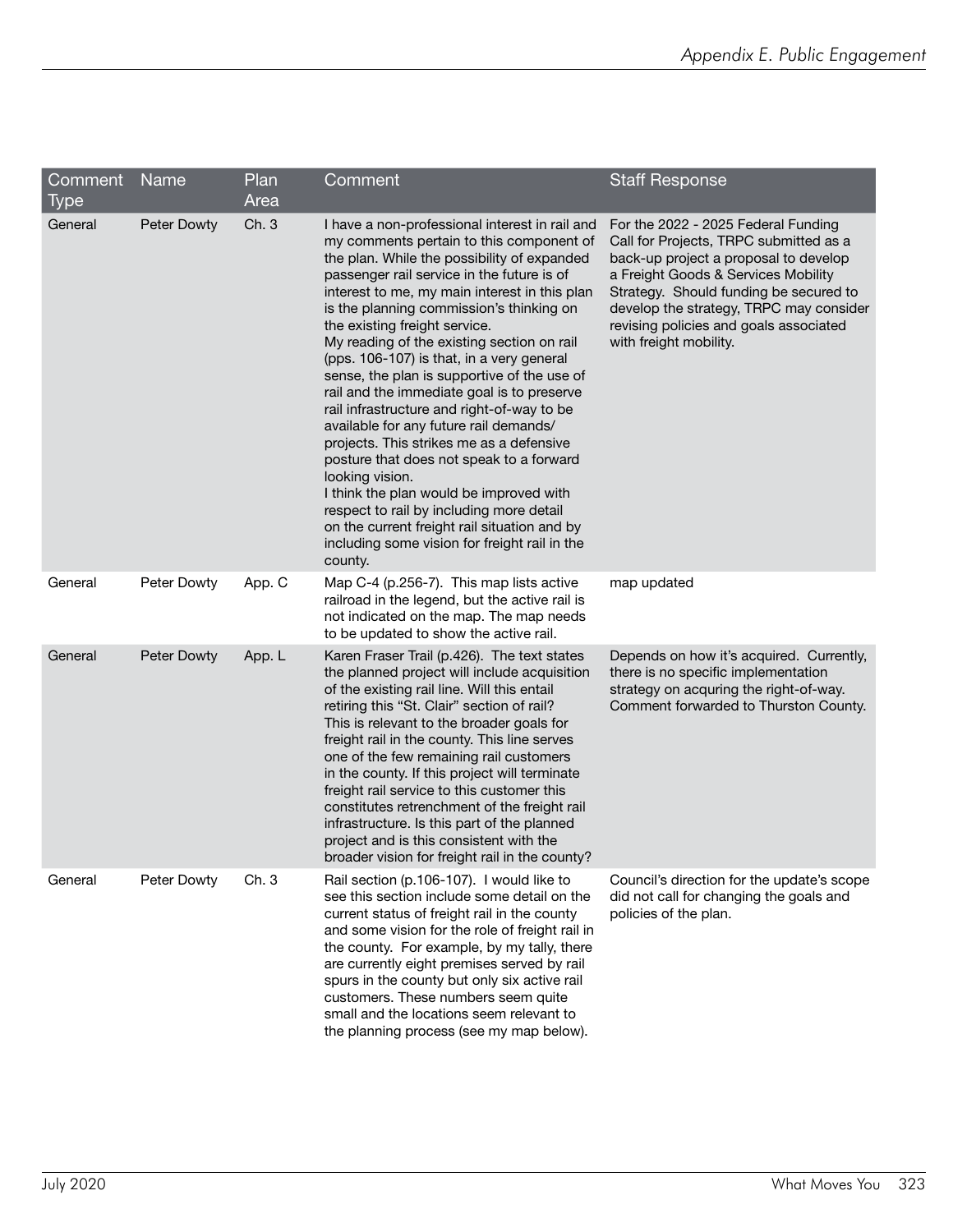| Comment     | Name               | Plan    | Comment                                                                                                                                                                                                                                                                                                                                                                                                                                                                                                                                                                                                                                                                                                                                                                                                                                                                                                                                                                                                                                                                                                                 | <b>Staff Response</b>                                                                                                                                                                                                                                                                                                  |
|-------------|--------------------|---------|-------------------------------------------------------------------------------------------------------------------------------------------------------------------------------------------------------------------------------------------------------------------------------------------------------------------------------------------------------------------------------------------------------------------------------------------------------------------------------------------------------------------------------------------------------------------------------------------------------------------------------------------------------------------------------------------------------------------------------------------------------------------------------------------------------------------------------------------------------------------------------------------------------------------------------------------------------------------------------------------------------------------------------------------------------------------------------------------------------------------------|------------------------------------------------------------------------------------------------------------------------------------------------------------------------------------------------------------------------------------------------------------------------------------------------------------------------|
| <b>Type</b> |                    | Area    |                                                                                                                                                                                                                                                                                                                                                                                                                                                                                                                                                                                                                                                                                                                                                                                                                                                                                                                                                                                                                                                                                                                         |                                                                                                                                                                                                                                                                                                                        |
| General     | Peter Dowty        |         | Given the issues that led to the withdrawn<br>of Tacoma Rail as a rail provider to the<br>county, it seems that freight service<br>in the county is only marginally viable<br>economically.<br>What is the vision of the county? Is the<br>current freight service seen as of little<br>value to the county? Is the expectation<br>that these freight lines will eventually be<br>retired and that they only provide some<br>minor economic benefit to the current<br>rail customers by having an alternative to<br>trucking?<br>Alternatively, does the county see freight<br>rail as a broader economic benefit to the<br>county? Is there potential to market rail<br>access in the Mottman area to attract<br>additional rail customers? In concept,<br>this would bring general economic benefit<br>to the community while increasing the<br>economic viability of freight rail in the<br>county.<br>Perhaps the vision of continued and<br>expended freight service is not viable, but<br>the plan is silent on this topic.<br>In short, what is the perspective on and<br>vision for freight rail in the county? | For the 2022 - 2025 Federal Funding<br>Call for Projects, TRPC submitted as a<br>back-up project a proposal to develop<br>a Freight Goods & Services Mobility<br>Strategy. Should funding be secured to<br>develop the strategy, TRPC may consider<br>revising policies and goals associated<br>with freight mobility. |
| Agency      | City of<br>Olympia | General | Great work getting the RTP out for review.                                                                                                                                                                                                                                                                                                                                                                                                                                                                                                                                                                                                                                                                                                                                                                                                                                                                                                                                                                                                                                                                              | Comment noted.                                                                                                                                                                                                                                                                                                         |
| Agency      | City of<br>Olympia | Ch. 2   | From the recommendations Chapter, page<br>48, the Fones Project is described as<br>widening. Please use the title "Fones Road<br>Improvements."                                                                                                                                                                                                                                                                                                                                                                                                                                                                                                                                                                                                                                                                                                                                                                                                                                                                                                                                                                         | change made.                                                                                                                                                                                                                                                                                                           |
| Agency      | City of<br>Olympia | App. L  | Also, on the project page, please use<br>this description for the Fones project:<br>"Reconfigure lanes and a roundabout<br>to address vehicle flow, safety, and<br>truck access. Construct multi-modal<br>improvements, including protected bike<br>lanes, sidewalks, crossings, landscaping,<br>and street lighting."                                                                                                                                                                                                                                                                                                                                                                                                                                                                                                                                                                                                                                                                                                                                                                                                  | Change made.                                                                                                                                                                                                                                                                                                           |
| Agency      | City of<br>Olympia | General | Anywhere in the document Fones Road<br>is mentioned should refer the project as<br>"Fones Road Improvements" and use the<br>new description.                                                                                                                                                                                                                                                                                                                                                                                                                                                                                                                                                                                                                                                                                                                                                                                                                                                                                                                                                                            | Change made.                                                                                                                                                                                                                                                                                                           |
| Agency      | City of<br>Olympia | Ch. 2   | From page 49, please change Log Cabin<br>to Connection (from Extension).                                                                                                                                                                                                                                                                                                                                                                                                                                                                                                                                                                                                                                                                                                                                                                                                                                                                                                                                                                                                                                                | Change made.                                                                                                                                                                                                                                                                                                           |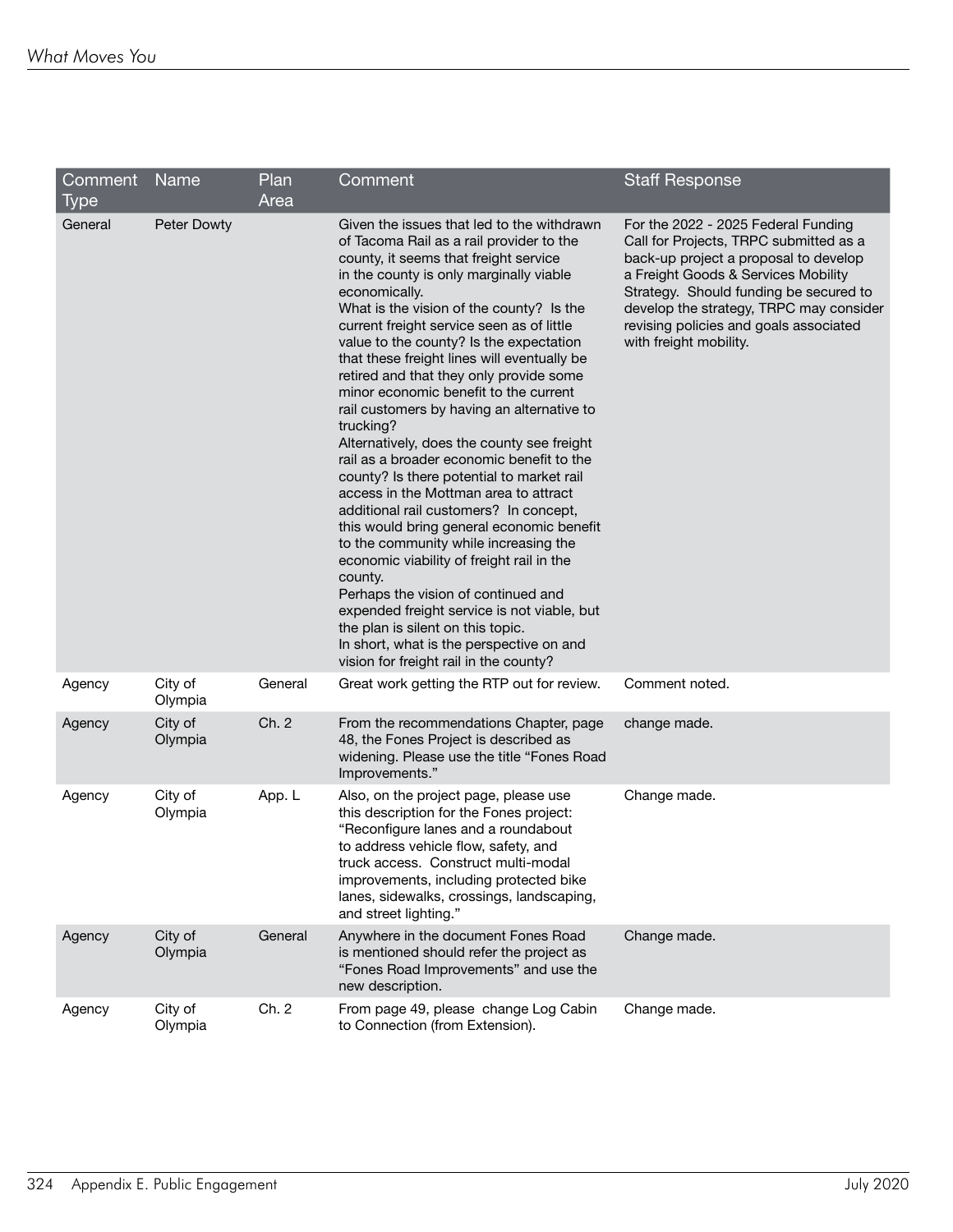| l Comment<br>Type | <b>Name</b>          | Plan<br>Area | Comment                                                                                                                                                                                                                                                                                            | <b>Staff Response</b>                                                                                                                                                                                                                                                             |
|-------------------|----------------------|--------------|----------------------------------------------------------------------------------------------------------------------------------------------------------------------------------------------------------------------------------------------------------------------------------------------------|-----------------------------------------------------------------------------------------------------------------------------------------------------------------------------------------------------------------------------------------------------------------------------------|
| Agency            | City of<br>Olympia   | Ch. 6        | From page 190 in the Finance Chapter the<br>description of sales tax in Olympia is a little<br>too direct. The use of a sales tax to offset<br>the licensing fee has not been talked about<br>with the Council or the public. Terms like<br>"investigate the potential use of" might<br>be better. | The forecast makes the assumption<br>that Olympia will not continue to collect<br>revenue under the license tab fee, but<br>will implement the sales and use tax<br>method in 2021. However, Olympia must<br>still investigate its options and make a<br>decision in this regard. |
| Agency            | City of<br>Olympia   | General      | Lastly, you probably already know this<br>but the appendices are not showing up<br>correctly in Contents                                                                                                                                                                                           | Typo corrected                                                                                                                                                                                                                                                                    |
| <b>Staff</b>      | <b>TRPC Staff</b>    | General      | Staff performed a copy edit of the<br>document to fix typos and errors.                                                                                                                                                                                                                            | Where appropriate, typos and errors<br>were corrected                                                                                                                                                                                                                             |
| Agency            | Intercity<br>Transit | General      | IT provided comments on copy edits<br>throughout the document                                                                                                                                                                                                                                      | Where appropriate, typos and errors<br>were corrected                                                                                                                                                                                                                             |